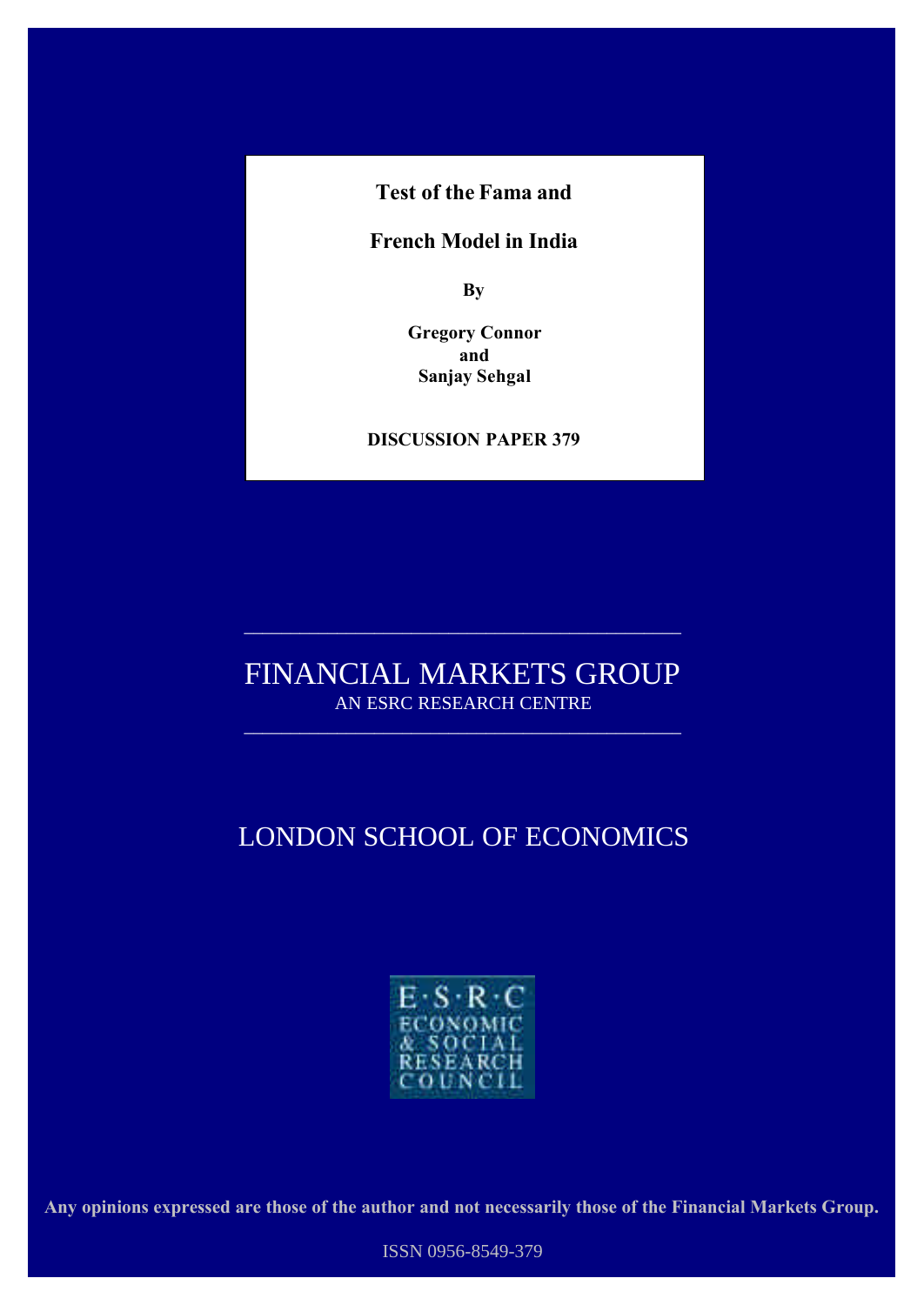# Tests of the Fama and French Model in India\*

Gregory Connor and Sanjay Sehgal\*

May 2001

Gregory Connor (corresponding author) Department of Accounting and Finance London School of Economics Houghton Street London, WC2A 2AE United Kingdom g.connor@lse.ac.uk (44) (020) 7955-6407

Sanjay Sehgal Department of Financial Studies University of Delhi, South Campus India alkas@vsnl.com (0091) (11) 713-0579

l

<sup>\*</sup>We would like to thank Laura Stafford for research assistance.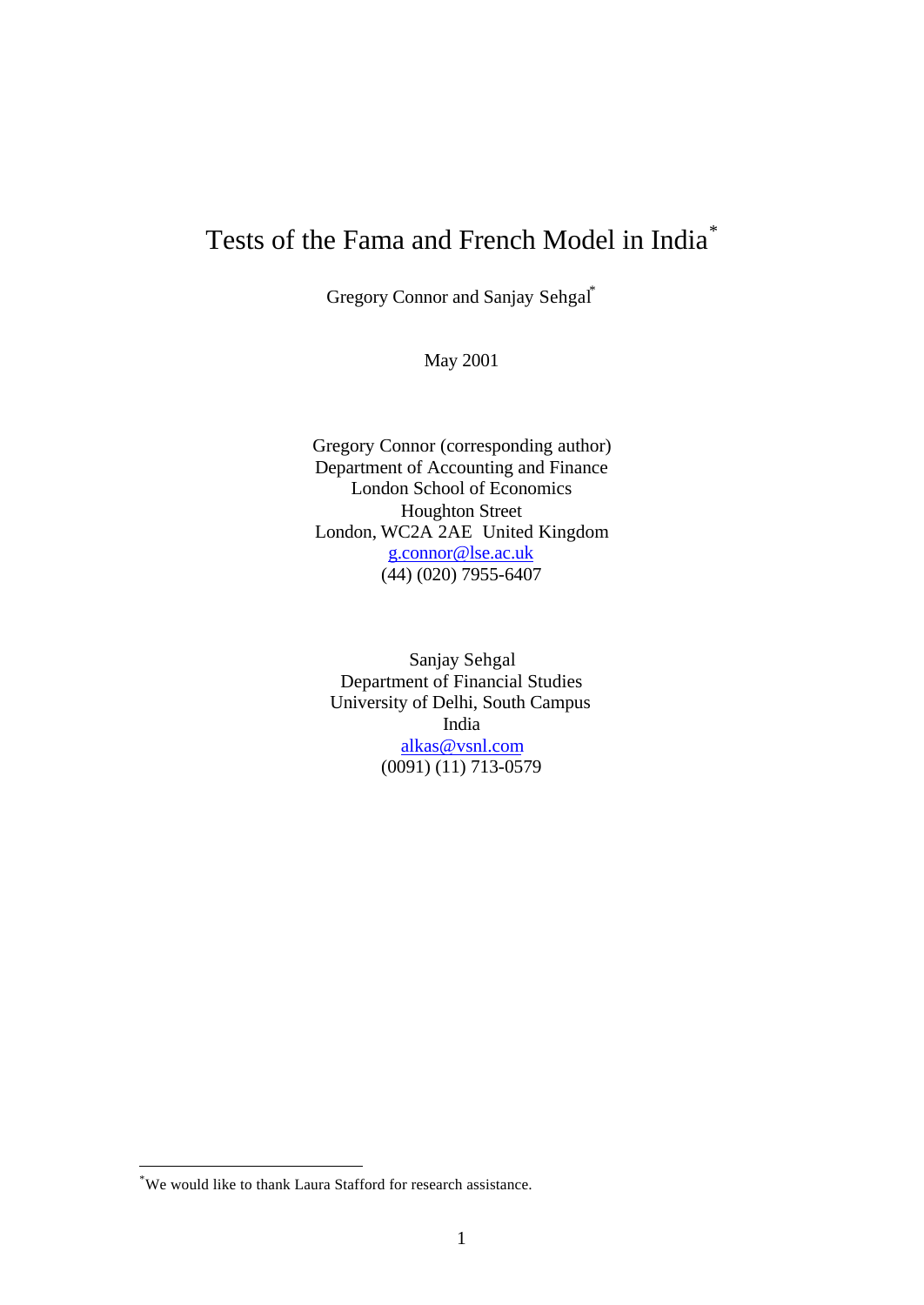### Tests of the Fama and French Model in India

#### **Abstract**

This study empirically examines the Fama-French three-factor model of stock returns for India. We find evidence for pervasive market, size, and book-to-market factors in Indian stock returns. We find that cross-sectional mean returns are explained by exposures to these three factors, and not by the market factor alone. We find mixed evidence for parallel market, size and book-to-market factors in earnings; we do not find any reliable link between the common risk factors in earnings and those in stock returns. The empirical results, as a whole, are reasonably consistent with the Fama-French three-factor model.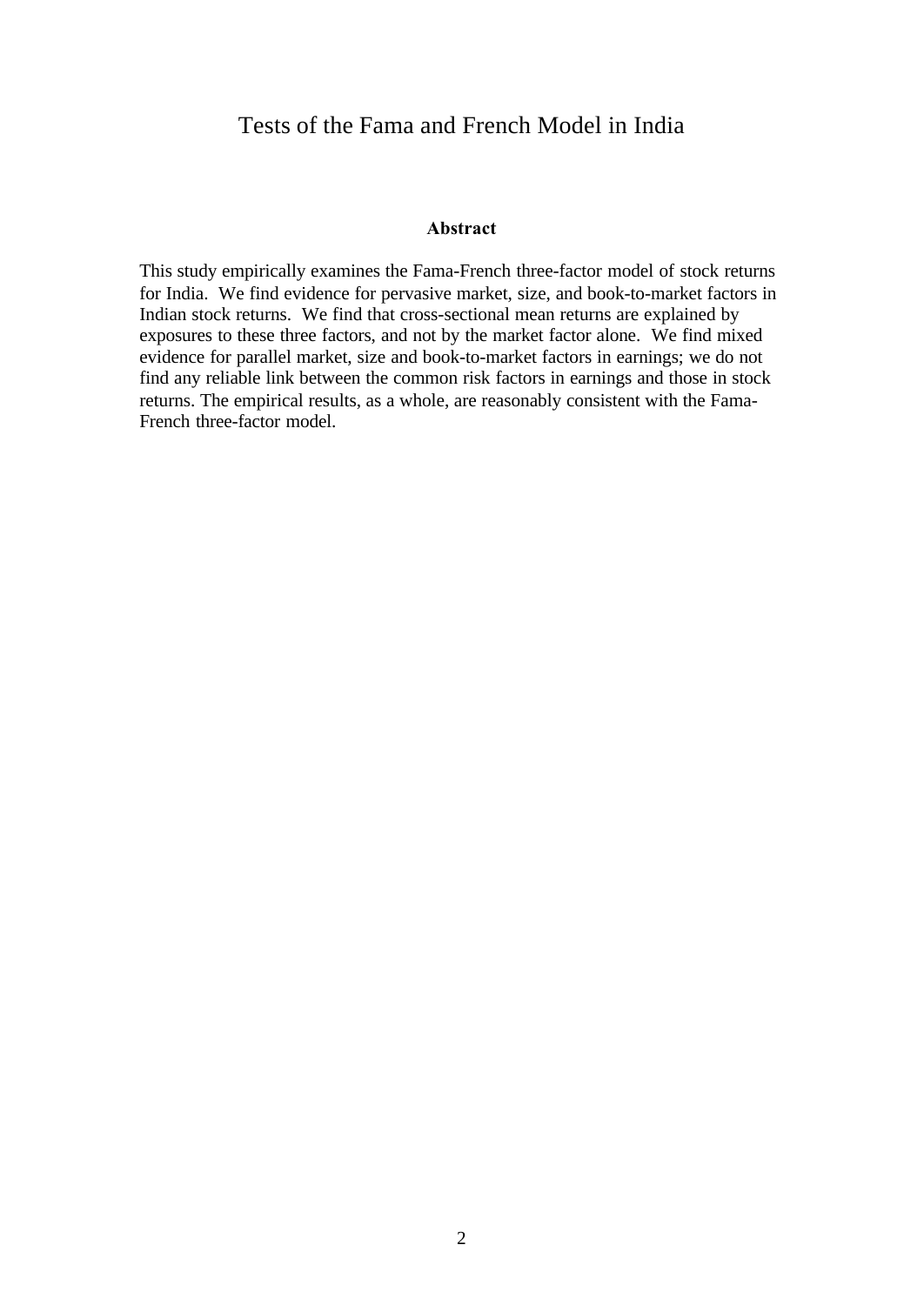#### **1. Introduction**

Fama and French (1992) find that the main prediction of the CAPM, a linear cross-sectional relationship between mean excess returns and exposures to the market factor, is violated for the US stock market. Exposures to two other factors, a sizebased factor and a book-to-market-based factor, often called a "value" factor, explain a significant part of the cross-sectional dispersion in mean returns. If stocks are priced rationally, then systematic differences in average returns should be due to differences in risk. Thus, given rational pricing, the market, size and value exposures must proxy for sensitivity to pervasive risk factors in returns. Fama and French (1993) confirm that portfolios constructed to mimic risk factors related to market, size, and value all help to explain the random returns to well-diversified stock portfolios. Fama and French (1995) attempt to provide a deeper economic foundation for their three-factor pricing model by relating the random return factors to earnings shocks. They claim that the behaviour of stock returns in relation to market, size and value factors is consistent with the behaviour of earnings. They admit that their findings are weak, especially relating to the value factor, but attribute this to the measurement error problems in earnings data. There is a burgeoning research literature contradicting, confirming, criticizing, and extending the Fama-French model, see for example the discussion and references in Davis, Fama and French (2000).

This paper empirically examines the Fama-French three-factor model for the Indian stock market. We test the one-factor linear pricing relationship implied by the CAPM and the three-factor linear pricing model of Fama and French. We analyze whether the market, size and value factors are pervasive in the cross-section of random stock returns. We investigate whether there are market, size and value factors in corporate earnings similar to those in returns, and whether the common risk factors in earnings translate into common risk factors in returns.

The empirical evidence is generally supportive of the Fama and French model. All three Fama-French factors, market, size, and value, have a pervasive influence on random returns in the Indian stock market. The one-factor CAPM relationship for mean returns can be rejected, but the three-factor model cannot. There is some weak evidence for market, value and size factors in earnings shocks, although our sample is too small to make confident statements. We can find no evidence that the common risk factors in one-year-ahead earnings growth rates are related to the common factors in current portfolio returns.

In section 2 we describe our data and its sources. In Section 3 we analyze and test the pricing models using returns data. In section 4 we examine whether market, value and size factors can be found in corporate earnings, and if there is a discernible relationship between the factors in earnings and in returns. Summary and concluding remarks are provided in section 5.

#### **2. Data**

#### **2.1 The Sample Securities**

India is a very large emerging market, with about 8000 listed companies. The top ten percent of listed companies account for a major portion of market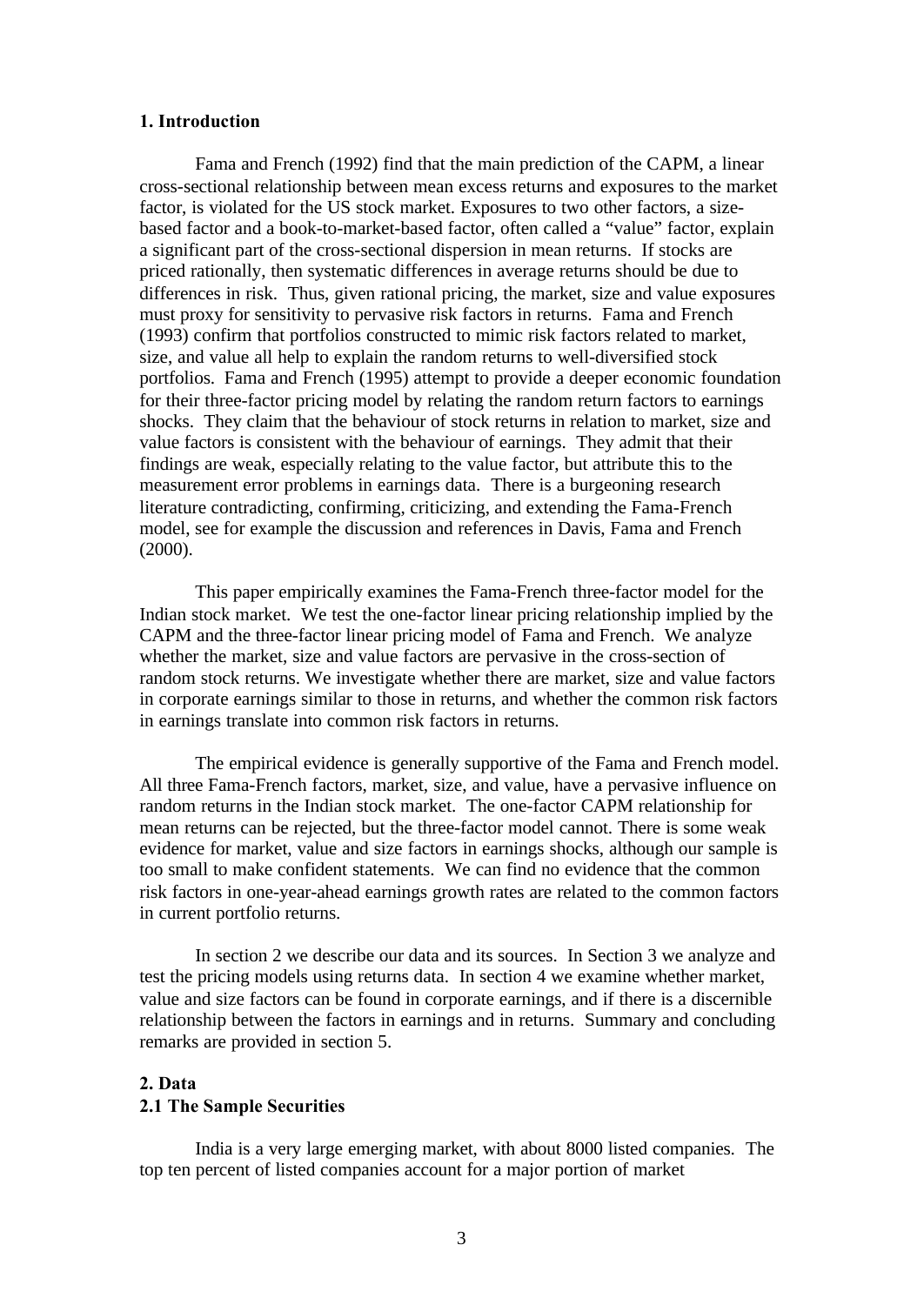capitalisation and trading activity; the remainder of the market is thinly traded. Our share price data consists of month-end adjusted share prices of 364 companies from June 1989 to March 1999. A maximum of 117 observations is available for each monthly return series based on these prices. There are some missing observations for some of the individual share series, since some of the companies came onto the exchange on a date later than the initial date of the study period. The sample companies form part of the CRISIL-500 list. CRISIL-500 is a broad-based and valueweighed stock market index in India constructed along the lines of the S&P index in the US. It covers 97 industry groups and gives a representation to companies of varying levels of size and trading activity. The sample companies account for a major portion of market capitalisation as well as average trading volume for the Indian equity market. The bulk of the Indian shares not included in the sample are either thinly traded or do not have accounting and financial information on a continuous basis.

The share data has been obtained from Capital Market Line, a financial database widely used in India by practitioners and researchers. The price data has been adjusted for capitalisation changes such as bonus rights and stock splits. The adjusted share price series has been converted into return series using arithmetic returns. The return calculations have been done using the capital gain component only, since we do not have data on dividends. However, over our sample period, dividend yields on Indian stocks were very small. Equity capital was released to shareholders mostly through cash-based acquisitions, or reinvested. As we will discuss in Section 3, we do not believe that the exclusion of dividends from the return calculations has a marked effect on our results or conclusions therefrom.

#### **2.2 Risk-free Proxy**

The implied yield on the month-end auction of 91-day Treasury bills has been used as a risk-free proxy. The data source for 91-day T-bills is the Report of Currency and Finance, an annual publication of the Reserve Bank of India. It should be noted that prior to 1993, 91-day T-bills were regulated in India to have a constant yield of 4.6% per annum, and banks were forced to hold them through government-regulated reserve requirements. This fixed yield was an underestimation of the nominal yields required by investors in this era of high inflation. Since 1993, the 91-day T-bill yield has been exogenously determined on an auction basis. In Section 3, we analyze the effect of this regulated T-bill rate, by using zero-beta variants of the standard model, and differentiating between the regulated and unregulated subperiods.

#### **2.3 Company Attributes**

The accounting information has been obtained for the sample companies for the financial years 1989 to 1998. The financial year in India is from April of year t to March of calendar year t+1. The book value per share and number of shares outstanding for the sample companies are recorded in March-end of each year. The data source is CMIE Provis, a provider of financial statement related information for Indian companies. The accounting information combined with share price data has been used to construct measures of size and value employed in the study, as discussed in the next section.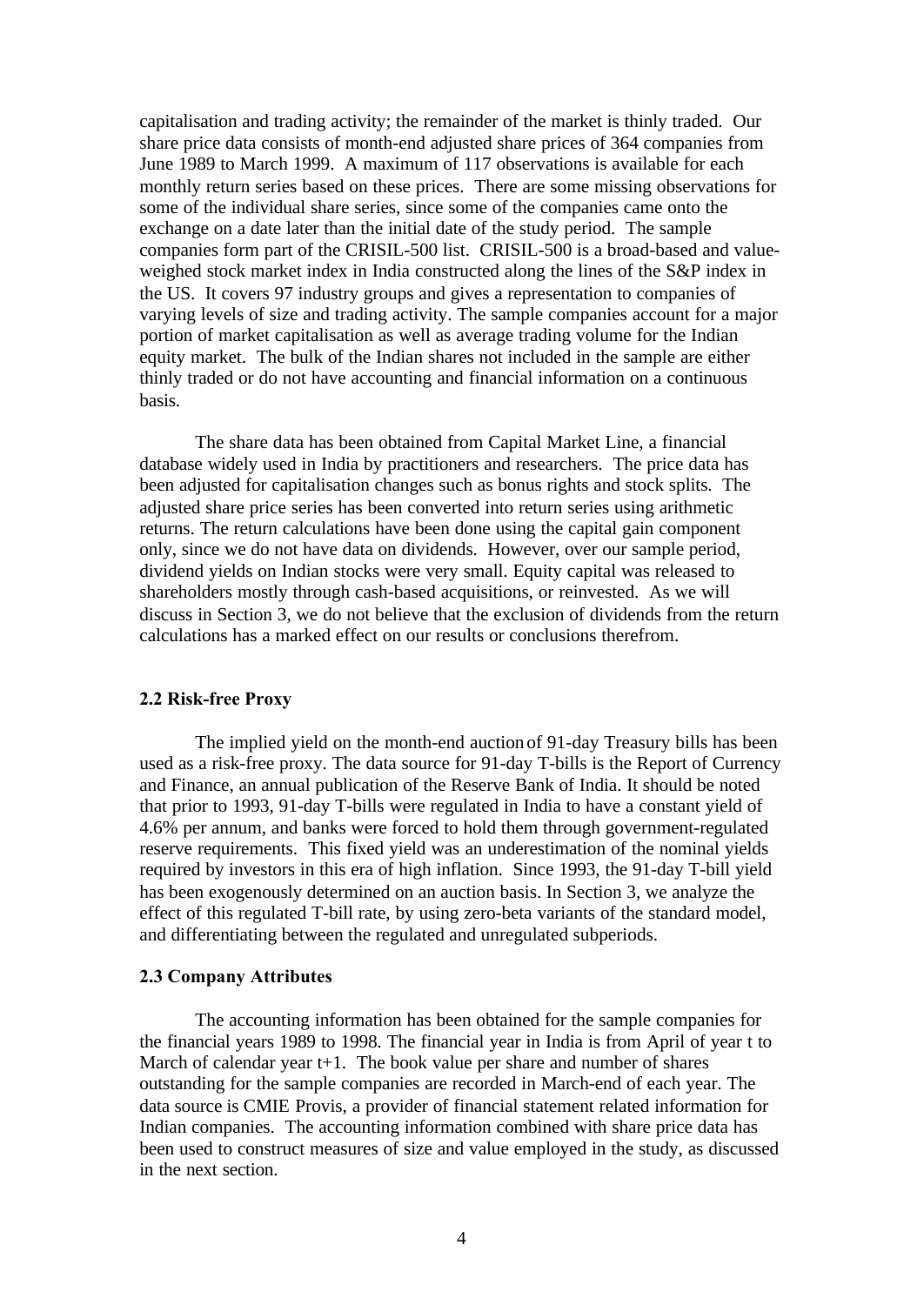Additionally annual profit information measured as Profit Before Depreciation and Taxes (PBDT) has been collected for the sample companies from 1988 to 1998. The choice of profit figure has been guided by the fact that PBDT figures are seldom negative, making them amenable for growth rate calculations. The earnings information is used in a latter section to explore the economic foundation for common risk factors in stock returns.

#### **3. Tests of the CAPM, Fama-French Model, and Variants**

#### **3.1 The Size and Value Sorted Portfolios**

In June of each year t from 1989 to 1998, all the sample stocks are ranked on the basis of size (price times shares). The median sample size is then used to split the sample companies into two groups: small (S) and big (B). Book equity to market equity (BE/ME) for year t is calculated by dividing book equity at the end of financial year t by market equity at the end of financial year t. It may be noted that the financial year closing in India is March for all companies every year. The sample stocks are broken into three BE/ME groups based on the breakpoints for the bottom 30% (low), middle 40% (medium) and top 30% (high) of the ranked values of BE/ME for the sample stocks.

We construct six portfolios (S/L, S/M, S/M, B/L, B/M, B/H) from the intersection of the two size and three BE/ME groups. For example S/L portfolio contains stocks that are in the small size group and also in the low BE/ME group while B/H consists of big size stocks that also have high BE/ME ratios. Monthly equally-weighted returns on the six portfolios are calculated from the July of year t to June of year t+1, and the portfolios are re-formed in June of year t+1. The returns are calculated from July of year t to ensure that book equity for year t-1, i.e., March, is known to investors by the time of portfolio formation.

The six size-BE/ME portfolios are constructed to be equally-weighted, as suggested by Lakonishok, Shliefer and Vishny (1994). Fama and French (1996) document that the three factor model does a better job in explaining LSV equallyweighted portfolios as compared with value-weighted portfolios. A recent study by Muneesh and Sehgal (2001) also examines the relationship between these factors and stock returns for the Indian market using equally-weighted portfolios.

#### **3.2 The Factor Portfolios**

The Fama-French model involves the use of three factors for explaining common stock returns: the market factor (market index return minus risk-free return) proposed by the CAPM, and factors relating to size and value. For the market index we use the International Finance Corporate Investable India index, a value-weighted index of the returns to Indian stocks. Note that this market index return includes dividend yield.

SMB (Small Minus Big) is meant to mimic the risk factor in returns related to size. SMB is the difference each month between the simple average of the returns of the three small stock portfolios (S/L, S/M and S/H) and the average of the returns on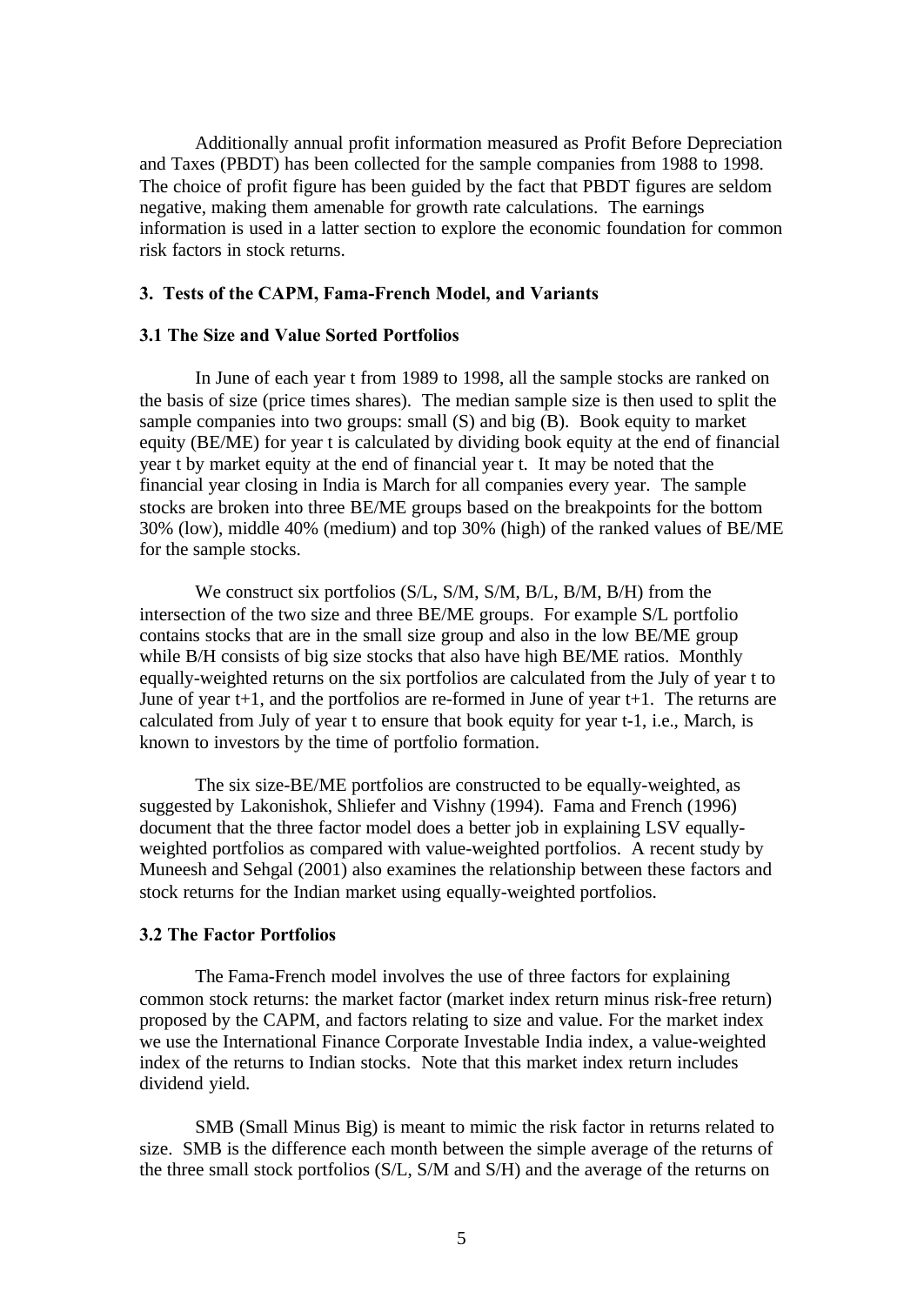the three big portfolios (B/L, B/M, B/H). It is the difference between the returns on small and big stock portfolios with about the same weighted-average BE/ME. Hence SMB is largely clear of BE/ME effects, focussed on the different behaviour of small and big stocks.

HML (High Minus Low) is meant to mimic the risk factor in returns related to value (that is book-to-market ratios). HML is the difference each month between the simple average of the returns on two high BE/ME portfolios (S/H and B/H) and the average returns on two low BE/ME portfolios (S/L and B/L); it is constructed to be relatively free of the size effect.

#### **3.3 Descriptive Statistics on the Return Series**

Table 1 shows the first four moments and the first three autocorrelations of the six size and value sorted portfolio returns and the three factor portfolio returns. The results confirm the worldwide evidence for a negative relation between size and average return. More interestingly, the relation between value and average return is positive for small stocks, but negative for big stocks. This is different from US findings (Fama and French (1992, 1993)) of a strong positive relation between value and average returns irrespective of size. It seems that the Indian market exhibits a strong size effect and a conditional value effect, the latter being present only for small stocks. Fama and French (1995) on the contrary cite a strong value effect and a conditional size effect for the US market. The portfolio returns have fairly high volatility, e.g., the market factor has monthly volatility of 10.26%, which corresponds to an annual volatility of 35.54%. All the portfolios have some positive skewness and positive excess kurtosis. There is some evidence for positive autocorrelations of measured returns, which may reflect stale price effects. Table 2 shows the correlation coefficients between the MKT, SMB and HML factors, which serve as the independent variables in our main regression model.

#### **3.4 Seasonality in the Returns.**

Before beginning our pricing tests we digress to examine seasonality, since in the US seasonality in returns has been shown to be related to the Fama-French factor risk premia, e.g., Fama and French (1993). Testing for seasonality in monthly returns is problematic in India since several different seasonal effects can be justified. The financial closing in India is at the end of March. Thus, according to the tax-loss selling hypothesis (Keim (1983)) investors would be inclined to sell loss-making stocks in March and earlier months, and reposition their portfolios in April. An April effect in India is analogous to a January effect for the USA, based on this tax-loss explanation of the January effect in the USA.

The government financial budget in India is presented on the last day of February each year, which could lead to portfolio rebalancing in response to government spending patterns. The conjecture of a March effect is inspired by a recent survey by Sehgal (2001) in which a majority of Indian investors mention such a seasonal pattern in investment behaviour. A January effect might be attributed to a general globalisation of the Indian economy in recent years, including the listing on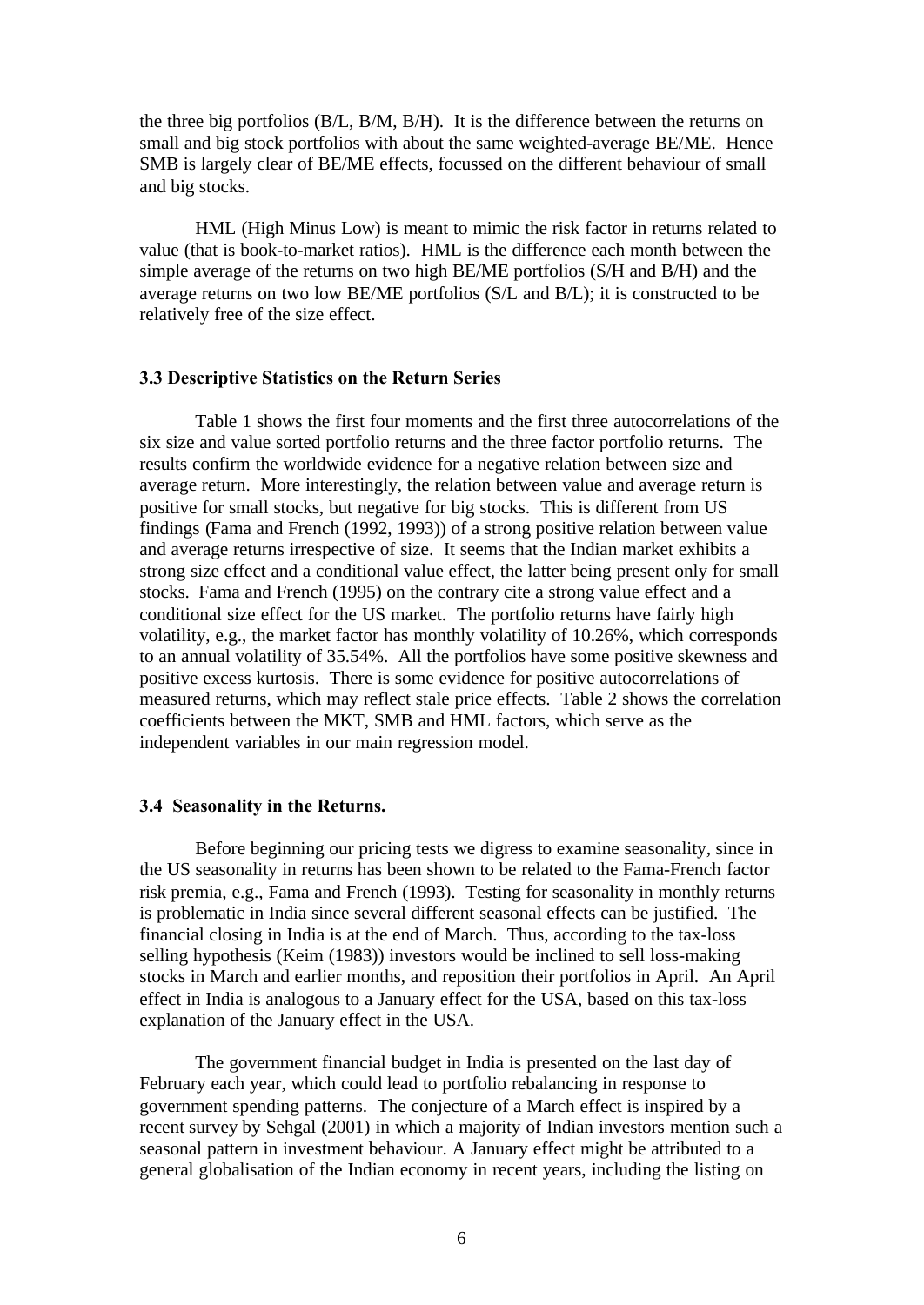NASDAQ of some Indian high-tech companies. Further, foreign institutional investors in the Indian market mostly use a December financial closing in their investment reporting, which could lead to rebalancing and a subsequent January effect.

Lastly, the festival of Divali, which falls in October-November of every year, is very important in its effect on Indian consumption spending. This may push down stock prices in the two festival months, with recovery in the succeeding month. We test for January, March, April and October-November seasonality in mean returns. Table 3 shows simple mean differences and t-statistics testing whether mean returns differ in a given month (or months, for the October-November test). There is no January, March or April effect, but there is evidence for an October-November (Divali) negative return difference. This Divali effect seems to be spread evenly across the size and value spectrum: it appears in the market portfolio excess return and in most of the size and value sorted portfolios but not in the size (small-minusbig) and value (high-minus-low) portfolio return differences.

#### **3.5 Explaining Common Variation in Returns with the Factor Portfolios**

Our tests of the Fama-French model use the standard multivariate regression framework (see Campbell, Lo and MacKinlay (1997) for an excellent review) . Let  $R_{it}$  denote the excess return to portfolio j in month t,  $MKT_t$  the excess return to the market portfolio,  $SMB_t$  the return to the size factor portfolio, and  $HML_t$  the return to the value factor portfolio. We estimate the multivariate regression system:

 $R_{jt} = a_j + b_j MKT_t + s_j SMB_t + h_j HML_t + \varepsilon_t,$   $j=1,...,N ; t=1,...,T$  (1)

where  $b_i$ ,  $s_i$ , and  $h_i$  are the market, size and value factor exposures of portfolio j,  $a_i$  is the abnormal mean return of portfolio j, which equals zero under the hypothesized pricing model, and  $\varepsilon_t$  is the mean-zero asset-specific return of portfolio j. We also estimate and test variants of the Fama-French model by forcing some of the coefficients to be zero, that is, excluding the variables from the regression. Note in particular that (1) can be used to estimate and test the Sharpe-Lintner CAPM by imposing the restriction  $s_i=h_i=0$  for all j.

Suppose that (1) is the true model and that  $\varepsilon_t$  has a multivariate normal distribution and is independently and identically distributed through time. Maximum likelihood estimation of the system (1) is straightforward and decomposes into equation-by-equation time-series ordinary least squares. The estimates are shown in Table 3, both for the full model and for variants that exclude one or more of the factors.

Given rational pricing, in order to justify their use in the asset pricing model the factors must contribute substantially to the risk of well-diversified portfolios. Table 4 shows that the market factor explains by far the largest fraction of common variation in stock returns for the six size and value sorted portfolios. Used alone, the market factor produces an adjusted  $R^2$  of 70-80%; the adjusted  $R^2$  declines to below 25% when the other two factors are used without the market factor. However the other two factors each contributes to explaining these portfolio returns. Except for the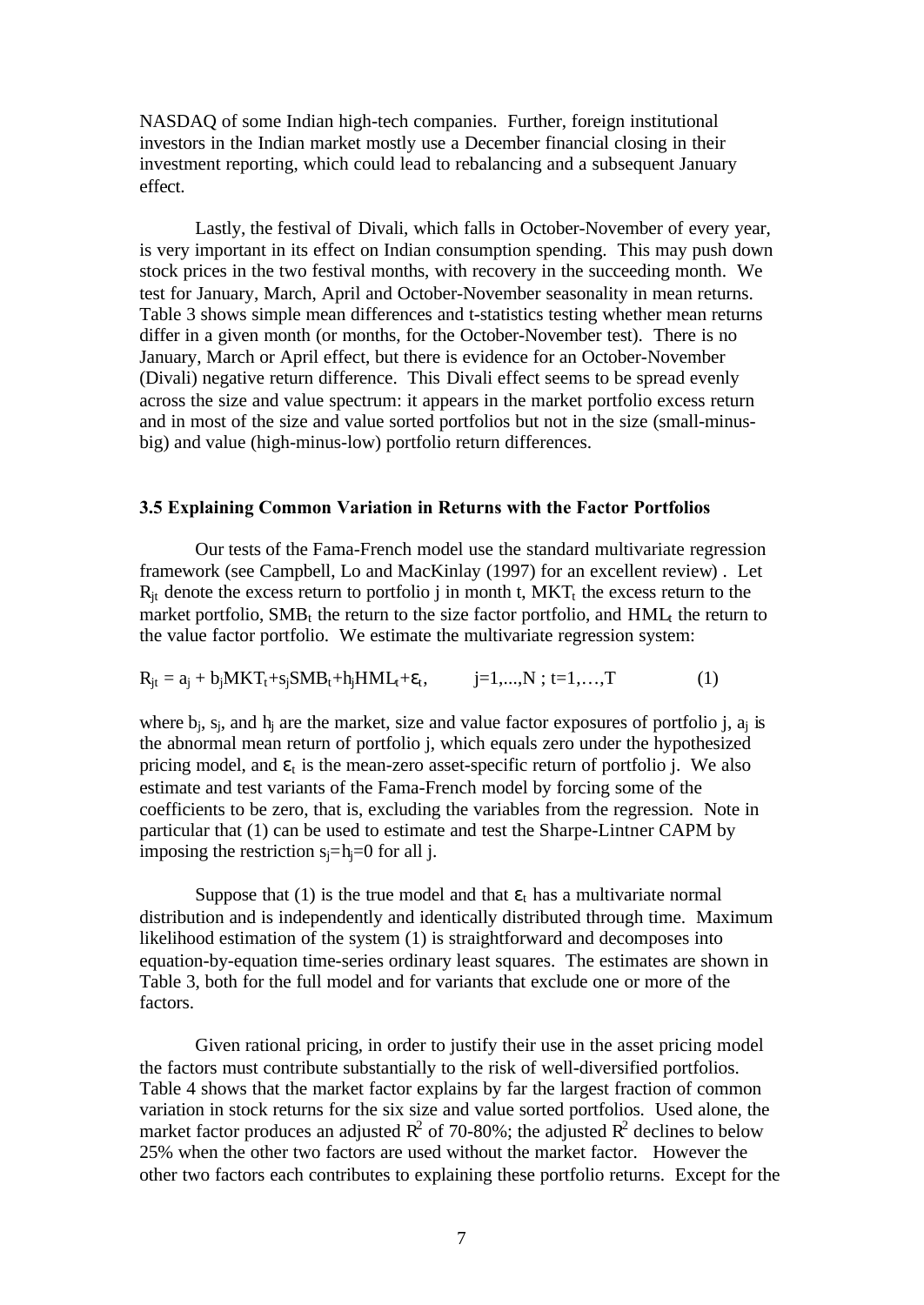portfolio B/L (big, low value stocks) the adjusted  $R^2$  in the three-factor regression is higher than in the one-factor market model regression. For some portfolios, adding HML to the market model regression increases  $R^2$  more than adding SMB; and for other portfolios the reverse holds. In the three-factor regression, the SMB factor has three significant exposures and the HML has four. In summary, the market factor clearly ranks first in explanatory power, but there is no clear ranking of the other two factors.

Note the factor exposure estimates in the three-factor model, at the bottom of Table 4, panel A. As expected, the estimated size exposures increase monotonically with size ranking, and analogously for the estimated value exposures and value ranking. The market exposures of the portfolios are all slightly below one, mostly in the range .8 to .9. Recall that the sorted portfolios are equally weighted and so have a low-capitalization bias relative to the value-weighted market index. In India, as in many emerging markets, low-capitalization stocks tend to have market factor exposures somewhat below one.

Table 4 indicates that, of the variants considered here, the three-factor model provides the most suitable description of pervasive risk in these size and value-sorted portfolios. Our results are limited however by the relatively small number of sorted portfolios we use, and the fact that the only sorting variables available to us rely on the same characteristics of size and value used to create the risk factors. Alternative sorts (such as sorts based on industry categories) and a wider range of sorted portfolios would be valuable to more reliably identify the pervasive risk factors in Indian equities, and confirm or contradict our findings. Next we turn to the tests of mean return predictions.

#### **3.6 Tests of the Cross-sectional Restriction on Mean Returns**

We examine whether the risk factors explain the cross-section of mean returns on stocks by focussing on the intercept estimates of the multivariate regression system (1). If the pricing theory holds, the true intercepts equal zero. We test the restriction  $a_i = 0$  in two ways. We examine the t-statistics for each individual intercept, and use the adjusted Wald statistic proposed by Gibbons Ross and Shanken (1989) (GRS) to test all the intercepts jointly.

In the model with a market factor alone (the CAPM) the intercepts of the three small stock portfolios are positive and all are significant at the 95% confidence level. Note that the market index return includes dividend yield but the explained portfolio returns do not; this tends to bias the intercept estimates *negatively*. Yet, the CAPM rejection is due to *positive* intercepts for the small size portfolios, supporting our contention that the missing dividend yields are not consequential to the empirical analysis. The GRS statistic is significant with high confidence.

Using the three-factor model, intercept values for all sample portfolios are indistinguishable from zero at the 95% level. The results show the ability of the three-factor model to capture the cross-section of average returns missed by the standard CAPM. Note however that evidence for a value factor premium is mixed; the two-factor model with size and market factors (excluding the value factor) does not produce significantly nonzero intercepts, although adding the value factor lowers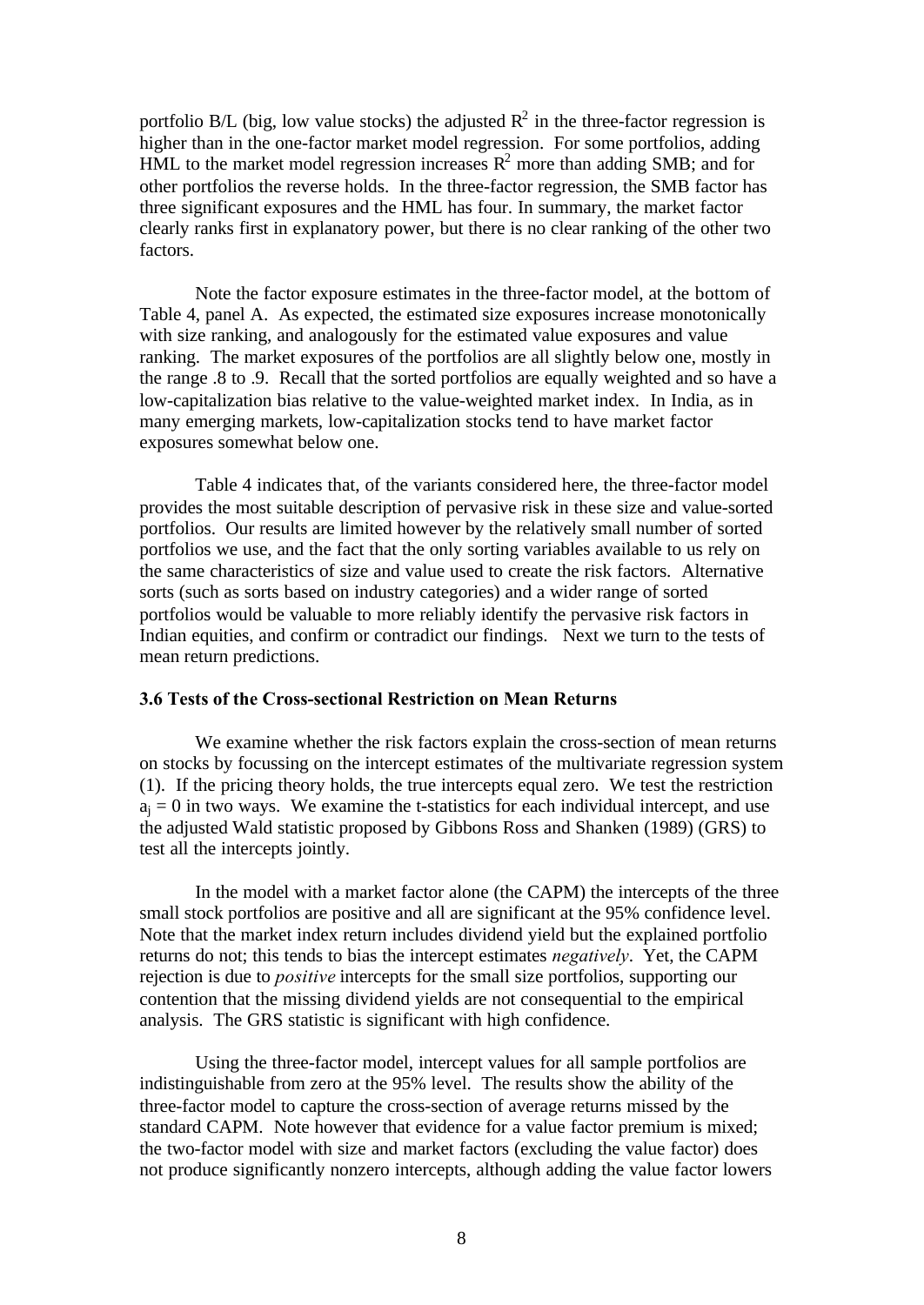the magnitude of the point estimates. There is definitely a (negative) size premium, and there may be a value premium, in Indian equity returns.

#### **3.7 Tests of Zero-beta Variants of the Fama-French Model**

Standard multifactor pricing theories, such as the APT, ICAPM and Sharpe-Lintner CAPM, rely on observation of a risk-free rate at which all investors can borrow and lend freely. As mentioned, we have used the Indian government T-bill rate as our observable risk-free return. There are two problems with this assumed rate. First, as discussed above, the observed rate was regulated and fixed at an artificially low level during the first 30 months of our sample period. Second, even in the deregulated period, many Indian equity market investors faced a borrowing rate, and possibly lending rate, much higher than the rate on Indian government T-bills.

We address both of these potential problems by estimating a zero-beta version of (1) in which the appropriate zero-beta rate is estimated rather than observed. Suppose that the true model of expected returns has a zero-beta expected return different from the observed risk-free return. Imposing the condition  $a_i=0$  for all i, and replacing the risk-free return,  $R_f$ , with the zero-beta expected return,  $\overline{R}_z$ , in (1) gives:

$$
R_{jt} + R_f - R_z = b_j(MKT_t + R_f - R_z) + s_jSMB_t + h_jHML_t + \varepsilon_t,
$$
\n(2)

(Note that SMB and HMLare unaffected by the use of zero-beta versus risk free return since they are portfolio return differences). Rearranging (2) gives:

$$
R_{jt} = (1 - b_j) \gamma + b_j (MKT_t) + s_j SMB_t + h_j HML_t + \varepsilon_t,
$$
\n(3)

where  $\gamma = R_z - R_f$ .

We also estimate a zero-beta version of the model that allows the zero-beta correction (the difference between the true zero-beta and the observed risk-free rate) to differ during the regulated period and unregulated periods. This has the form:

$$
R_{jt} = \delta_{1t}(1-b_j)\gamma_1 + \delta_{2t}(1-b_j)\gamma_2 + b_j(MKT_t) + s_jSMB_t + h_jHML_t + \epsilon_t, \qquad (4)
$$

where  $\delta_{1t}$ ,  $\delta_{2t}$  are dummy variable for the pre and post periods, and  $\gamma_1$ ,  $\gamma_2$  are the seperate zero-beta return premia in the two periods.

Due to the cross-equation restriction, the multivariate regression system (3) does not decompose into equation-by-equation ordinary least squares, and must be estimated as a multivariate system subject to a nonlinear cross-equation constraint (the same applies to (4)). However it is quite straightforward to estimate this nonlinear system. We proceed as follows. First, we estimate the linear system (1) to get initial estimates of the parameters. We use the cross-sectional average of the implied values of γ from the estimated intercepts as an initial estimate for γ. Then we estimate the nonlinear system by maximum likelihood using the Bernt-Hausman-Hall-Hall algorithm with numerical derivatives. The estimates and approximate z-statistics of the coefficients are shown in Table 5. Although the point estimate for the zero-beta premium is substantially higher in the regulated period than in the unregulated period,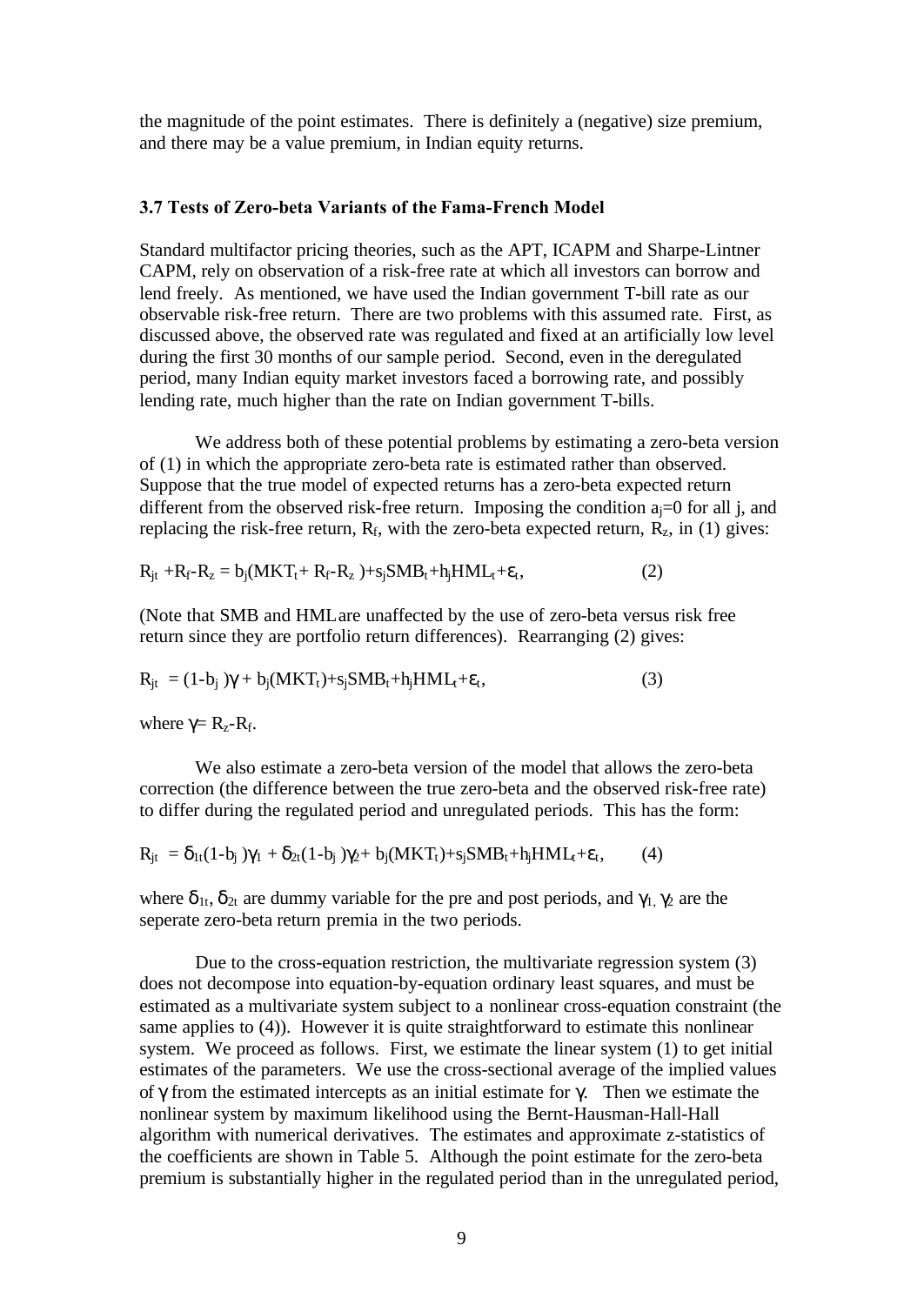none of the values is significantly different from zero. The only reliable conclusion is that, given the high volatility of Indian equity returns, the sample size is insufficient to estimate a zero-beta return accurately. We show the time-series mean residual returns, which correspond to the intercept estimates in the unconstrained model (1). The other parameter estimates are very similar to those in the linear model and are not shown; they are available from the authors.

#### **4. Common Risk Factors in Earnings**

The evidence that market, size and value equity factors are pervasive risk factors in portfolio returns is consistent with the rational asset pricing explanation for the role of their factor exposures in the cross-section of mean returns. However it does not provide an economic explanation for why these characteristics are sources of pervasive risk in the first place. Fama and French (1995) argue that the pervasive market, size and value factors in returns can be associated with common factors in earnings shocks. We examine the evidence in this regard for India.

We first test for common factors in the year-to-year growth in earnings, measured using PBDT (Profit Before Depreciation and Taxes). PBDT has been employed as a measure of profitability as it is unlikely to be negative thereby posing no problems for growth rate calculations. The common factors in earnings growth are constructed like those in stock returns. EGSMB, the size factor in earnings growth is the simple average of the percentage change in earnings for the three small stock portfolios (S/L, S/M and S/H) minus the average for the three big stock portfolios (B/L, B/M, and B/H). The value factor in earnings growth, EGHML, is the simple average of the percentage change in earnings for the two high BE/ME portfolios (S/H and B/H) minus the average for the two low BE/ME portfolios (S/L and B/L). The market factor in earnings growth, EGMKT, is the average of percentage change in earnings for all stocks.

The time-series regressions of earnings growth for the six portfolios on common factors in earnings growth are shown in Table 6. The results are broadly in line with intuition, with the exception of the SMB factor exposure of the B/M portfolio. (The B/M portfolio is a high cap portfolio and we would expect its exposure to the small-minus-big factor to be negative rather than positive.) The adjusted  $\mathbb{R}^2$ s of these regressions are reasonably high, reflecting the fact that we are regressing earnings growth rates of portfolios on contemporaneous earnings growth rates of other portfolios. The next two tables attempt to replicate Fama and French's (1995) findings on the links between current portfolio returns and *future* earnings growth. Table 7 relates current portfolio returns to own-portfolio earnings growth next year; Table 8 relates current portfolio returns to factor-portfolio earnings growth next year. It seems our sample size is too small to support any reliable conclusions, since there are virtually no statistically significant findings<sup>1</sup> and the adjusted  $\mathbb{R}^2$ s are close to zero. Recall that Fama and French (1995) even with their much longer sample period and larger cross-section of earnings data found statistically weak relationships.

Although Table 6 seems to indicate a discernible factor structure in Indian earnings growth rates, the links between these factors and equity return factors are left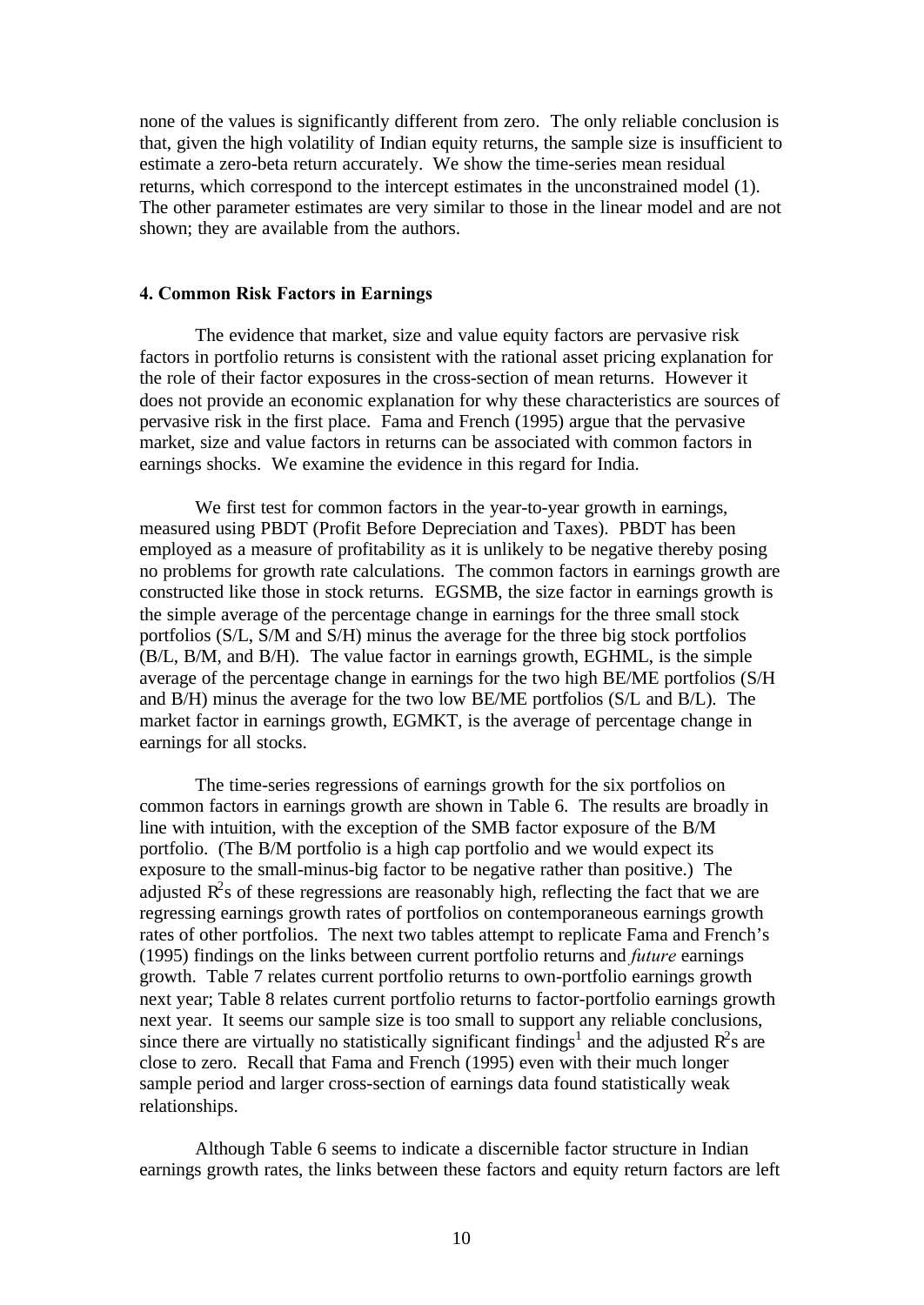unresolved by our research. Exploring the relationships between earnings growth and equity returns in India is an important area for future research.

#### **5. Summary and Concluding Remarks**

Fama and French offer three central findings in support of their three-factor asset-pricing model. One, there are pervasive market, size and value factors in US equity returns. Two, the linear exposures of US equities to these factors explains the cross-sectional dispersion of their mean returns. Three, the same types of market, size and value factors are pervasive in US earnings growth rates, and these earnings factors can be tied to the equity return factors. This paper examines these three central findings on the Indian equity market. We confirm the first two of them, but cannot draw a reliable conclusion on the third. We view our findings as generally supportive of the Fama-French model applied to Indian equities.

There are numerous questions left unanswered by our study. Are the size and value factors pervasive in explaining the risk of a wider range of portfolios (such as industry-sorted portfolios)? Is there evidence for any other pervasive factors in returns? Can the random returns on these equity return factors be related to corporate earnings shocks or other business cycle variables? Are our findings on a significant (negative) size premium and insignificant (positive) value premium robust to alternative samples and different estimation methods? India is a very large emerging market with a growing and fast maturing equity market. A better understanding of the risk and return characteristics of this market is an important research problem.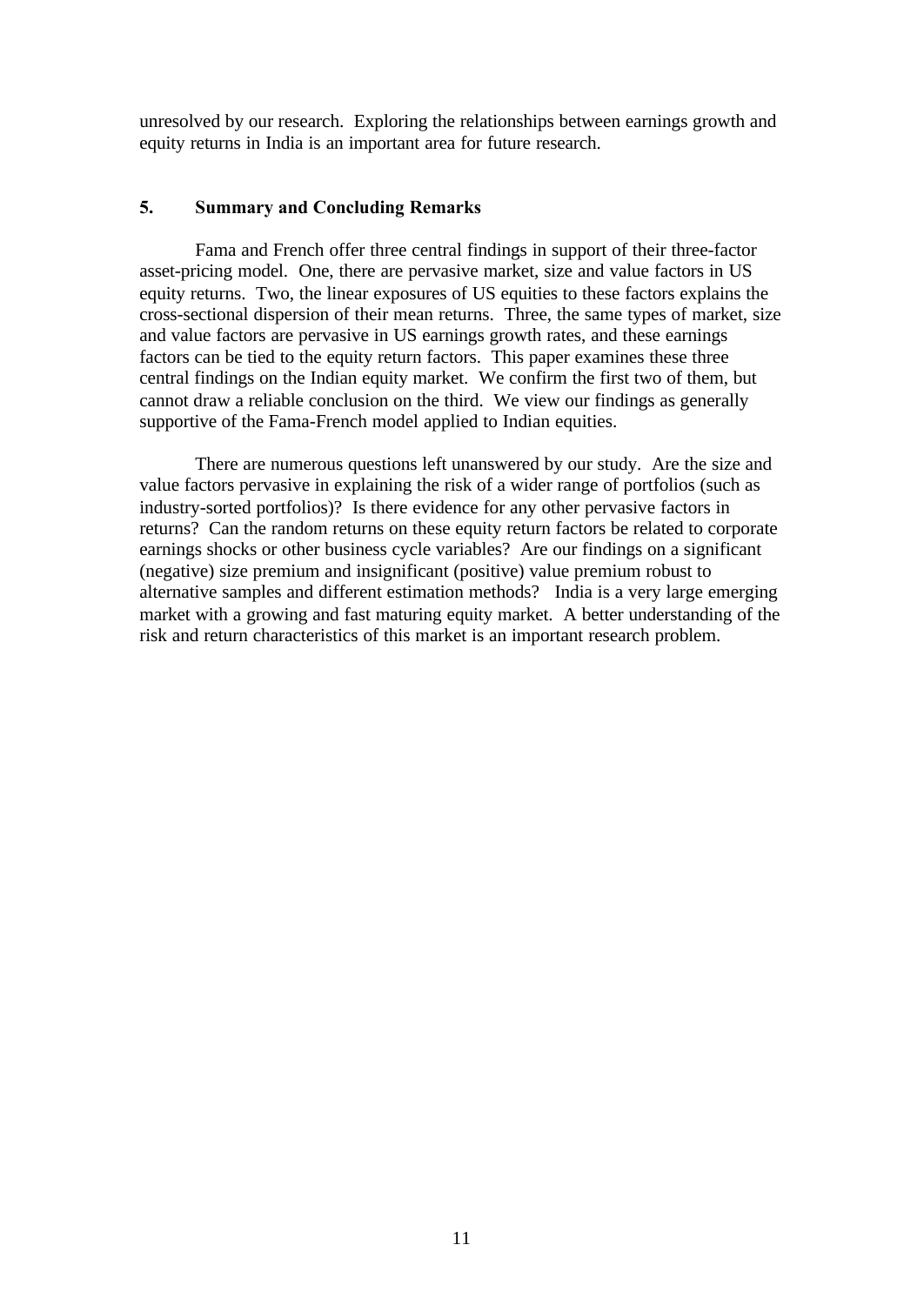#### **Notes**

1. With 7 degrees of freedom (as in Table 7), the 95% confidence level for a t-statistic is 2.37; with 5 degrees of freedom (as in Table 8), it is 2.57. This assumes normality and no time-series autocorrelation of residuals.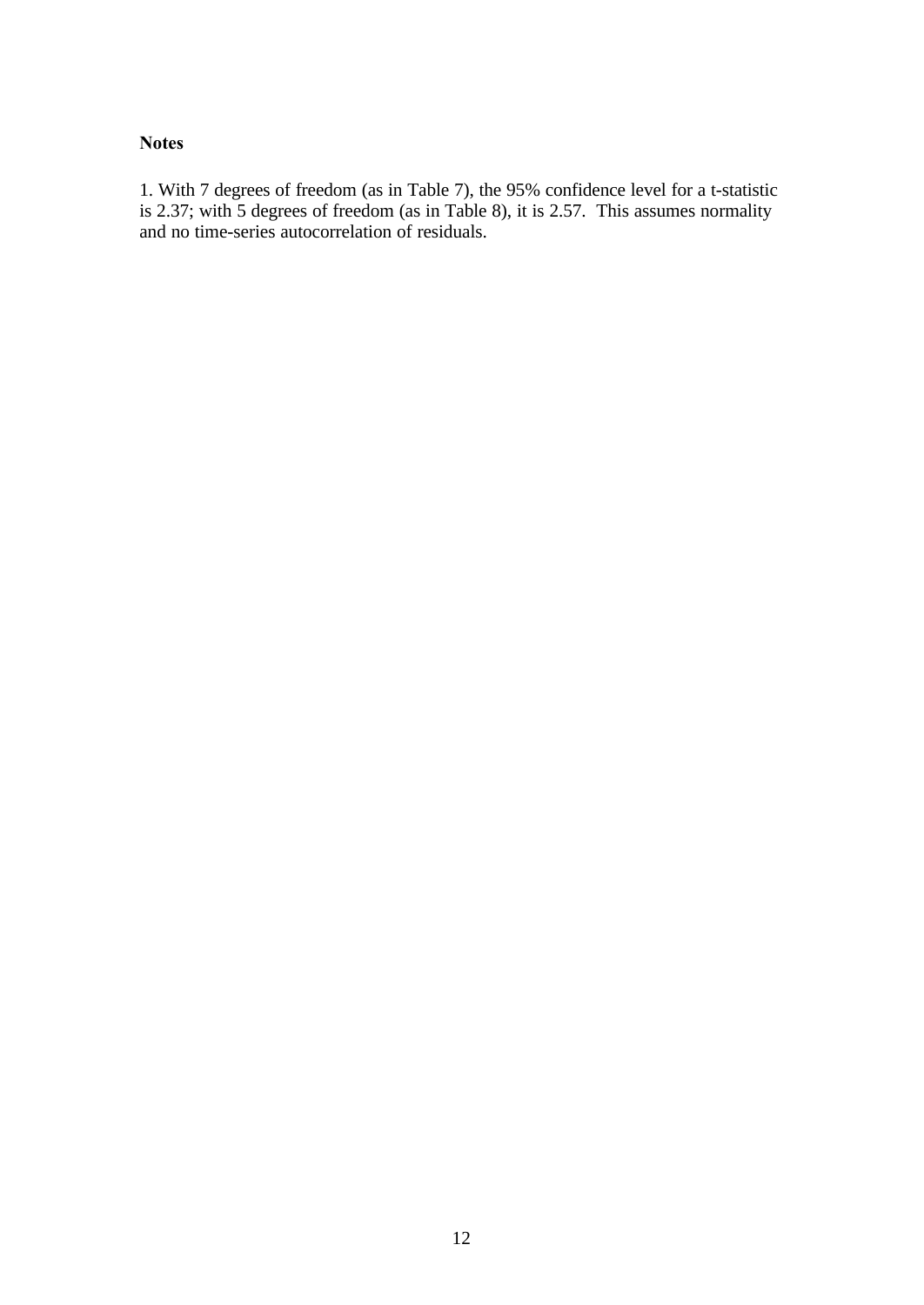| Portfolio  | Mean  | Standard  | skewness | <b>Excess</b> | $\rho_1$ | $\rho_2$ | $\rho_3$ |
|------------|-------|-----------|----------|---------------|----------|----------|----------|
|            |       | deviation |          | kurtosis      |          |          |          |
| S/L        | .0158 | .1037     | .5812    | .9304         | .114     | .019     | $-.054$  |
| S/M        | .0215 | .0975     | .5822    | 1.087         | .215     | .073     | $-.038$  |
| S/H        | .0211 | .1093     | 1.300    | 5.515         | .206     | .028     | $-.028$  |
| B/L        | .0095 | .0961     | .9661    | 4.706         | .161     | $-.032$  | $-.089$  |
| B/M        | .0081 | .0976     | .9000    | 5.280         | .272     | .018     | $-.143$  |
| B/H        | .0034 | .1131     | 1.691    | 7.853         | .266     | .039     | $-.073$  |
| <b>MKT</b> | .0107 | .1026     | .9714    | 2.718         | .147     | .045     | $-.140$  |
| <b>SMB</b> | .0120 | .0329     | .2580    | 1.494         | $-.046$  | $-.100$  | .117     |
| <b>HML</b> | .0003 | .0450     | .3474    | 1.494         | .107     | .131     | .024     |

#### Summary statistics on the portfolio returns (July 1989 – March 1999, 117 observations)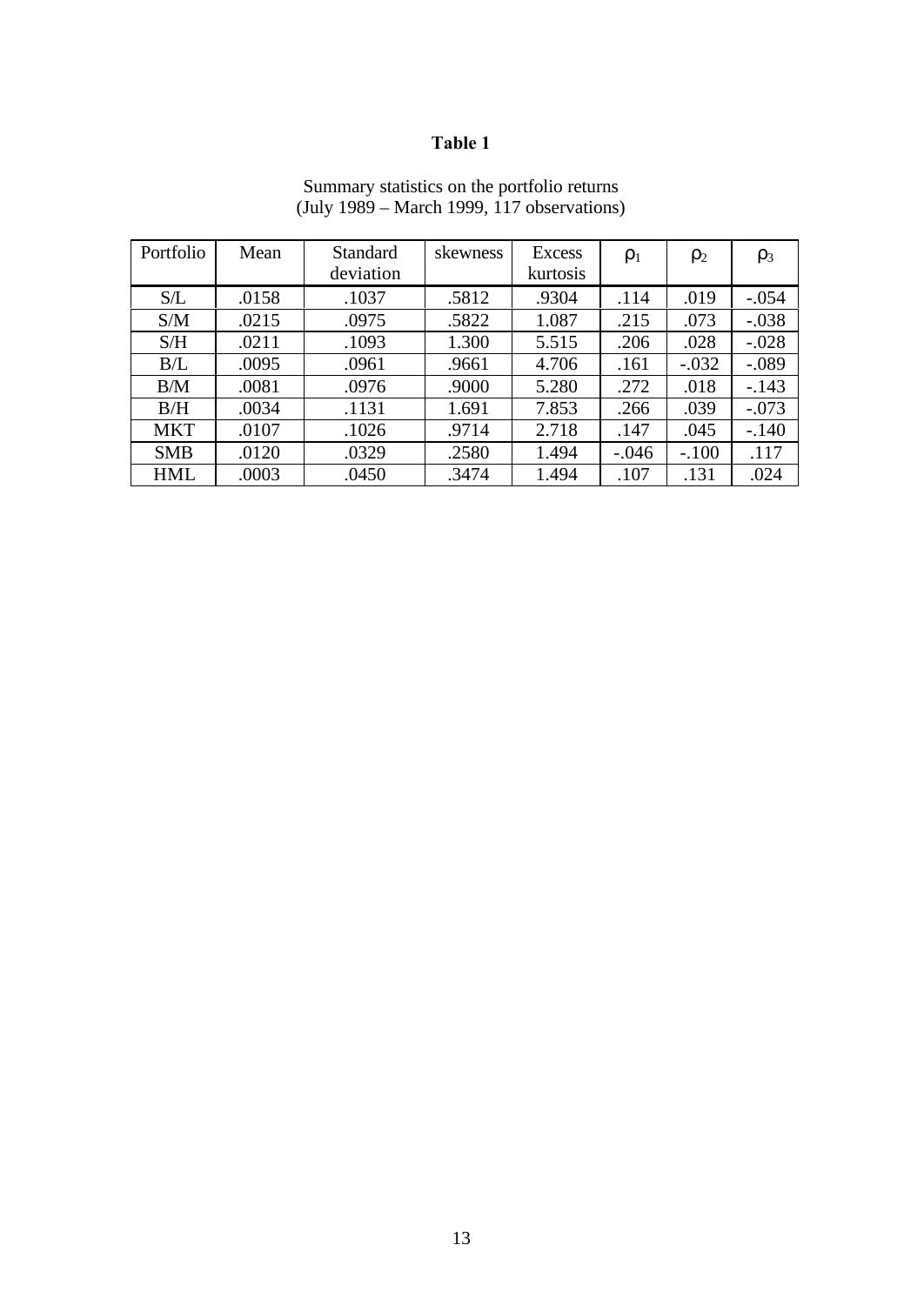| Correlations between the factor portfolio |            |            |       |  |  |  |  |
|-------------------------------------------|------------|------------|-------|--|--|--|--|
|                                           | <b>MKT</b> | <b>SMB</b> | HMI.  |  |  |  |  |
| <b>MKT</b>                                |            | .1132      | .1325 |  |  |  |  |
| <b>SMB</b>                                |            |            | .2682 |  |  |  |  |

HML

**Table 2** Correlations between the factor portfolios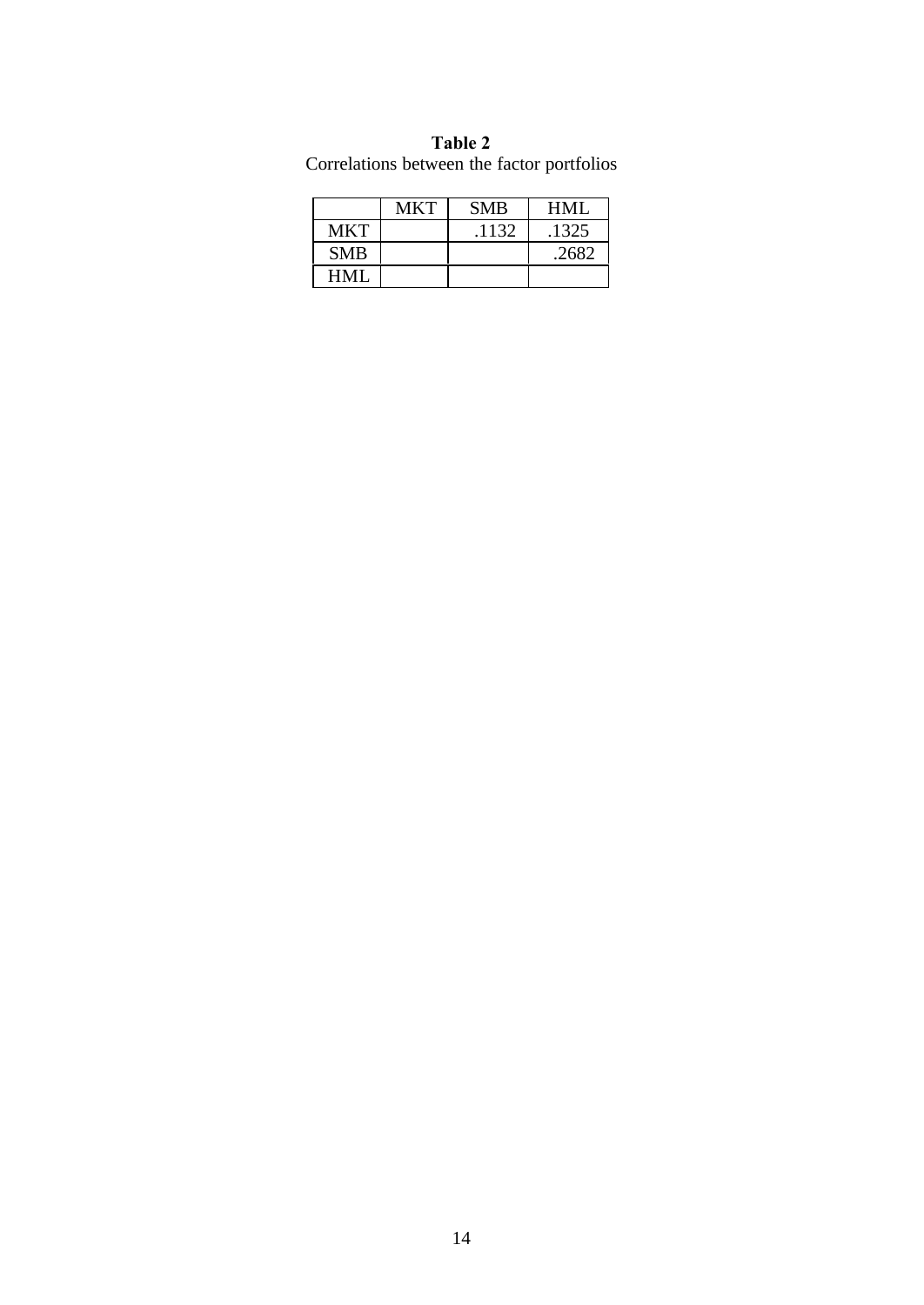| Portfolio  | $\mu_{\text{January}}$ - $\mu_{\text{other}}$ | $\mu_{\text{March}}$ - $\mu_{\text{other}}$ | $\mu_{\text{April}}$ - $\mu_{\text{other}}$ | $\mu$ Festival <sup>-</sup> $\mu$ <sub>other</sub> |
|------------|-----------------------------------------------|---------------------------------------------|---------------------------------------------|----------------------------------------------------|
| S/L        | $-0.0162$                                     | .0319                                       | $-.0244$                                    | $-.0661$                                           |
| S/M        | $-0.0159$                                     | .0300                                       | $-.0173$                                    | $-.0543$                                           |
| S/H        | $-.0067$                                      | .0250                                       | $-.0229$                                    | $-.0574$                                           |
| B/L        | $-.0005$                                      | .0279                                       | $-.0175$                                    | $-.0506$                                           |
| B/M        | $-.0100$                                      | .0272                                       | $-.0244$                                    | $-.0580$                                           |
| B/H        | .0006                                         | .0323                                       | $-0.0133$                                   | $-.0457$                                           |
| <b>MKT</b> | $-.0013$                                      | .0247                                       | .0002                                       | $-.0636$                                           |
| <b>SMB</b> | $-.0087$                                      | .0011                                       | $-.0021$                                    | $-.0066$                                           |
| <b>HML</b> | .0063                                         | .0008                                       | .0045                                       | .0057                                              |

**Table 3** Monthly seasonals in portfolio returns Panel a: Estimated differences in mean returns

Panel b: t-statistics for differences in mean returns

| Portfolio  | $t(\mu_{\text{January}} - \mu_{\text{other}})$ | $t(\mu_{\text{March}} - \mu_{\text{other}})$ | $t(\mu_{\text{April}} - \mu_{\text{other}})$ | $\mu$ Festival <sup>-</sup> $\mu$ <sub>other</sub> |
|------------|------------------------------------------------|----------------------------------------------|----------------------------------------------|----------------------------------------------------|
| S/L        | $-.471$                                        | .930                                         | $-.675$                                      | $-2.664$                                           |
| S/M        | $-.491$                                        | .931                                         | $-.510$                                      | $-2.310$                                           |
| S/H        | $-.184$                                        | .691                                         | $-.602$                                      | $-2.174$                                           |
| B/L        | $-.017$                                        | .877                                         | $-.523$                                      | $-2.181$                                           |
| B/M        | $-.308$                                        | .842                                         | $-.720$                                      | $-2.474$                                           |
| B/H        | .017                                           | .864                                         | $-.339$                                      | $-1.660$                                           |
| <b>MKT</b> | $-.037$                                        | .727                                         | .004                                         | $-2.585$                                           |
| <b>SMB</b> | $-.800$                                        | .103                                         | $-186$                                       | $-.815$                                            |
| HML        | .420                                           | .054                                         | .289                                         | .516                                               |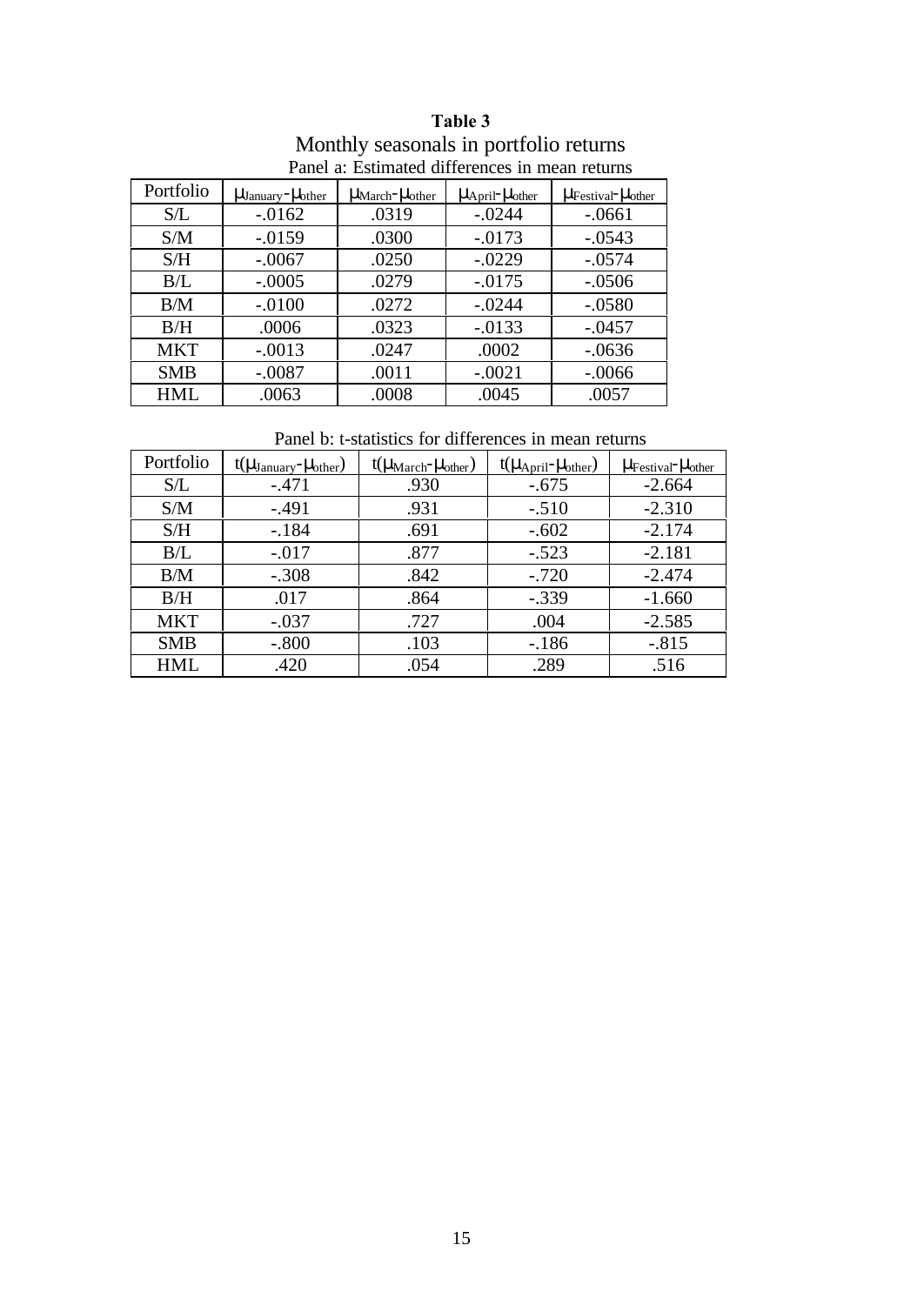Regressions of size and book-to-market sorted portfolio excess returns  $(R_t)$  on combinations of the market (MKT), size (SMB) and value (HML) factor portfolios

$$
R_t = a + bMKT_t + sSMB_t + hHML_t + \epsilon_t
$$

**Panel a: Coefficients estimates and R-squared statistics**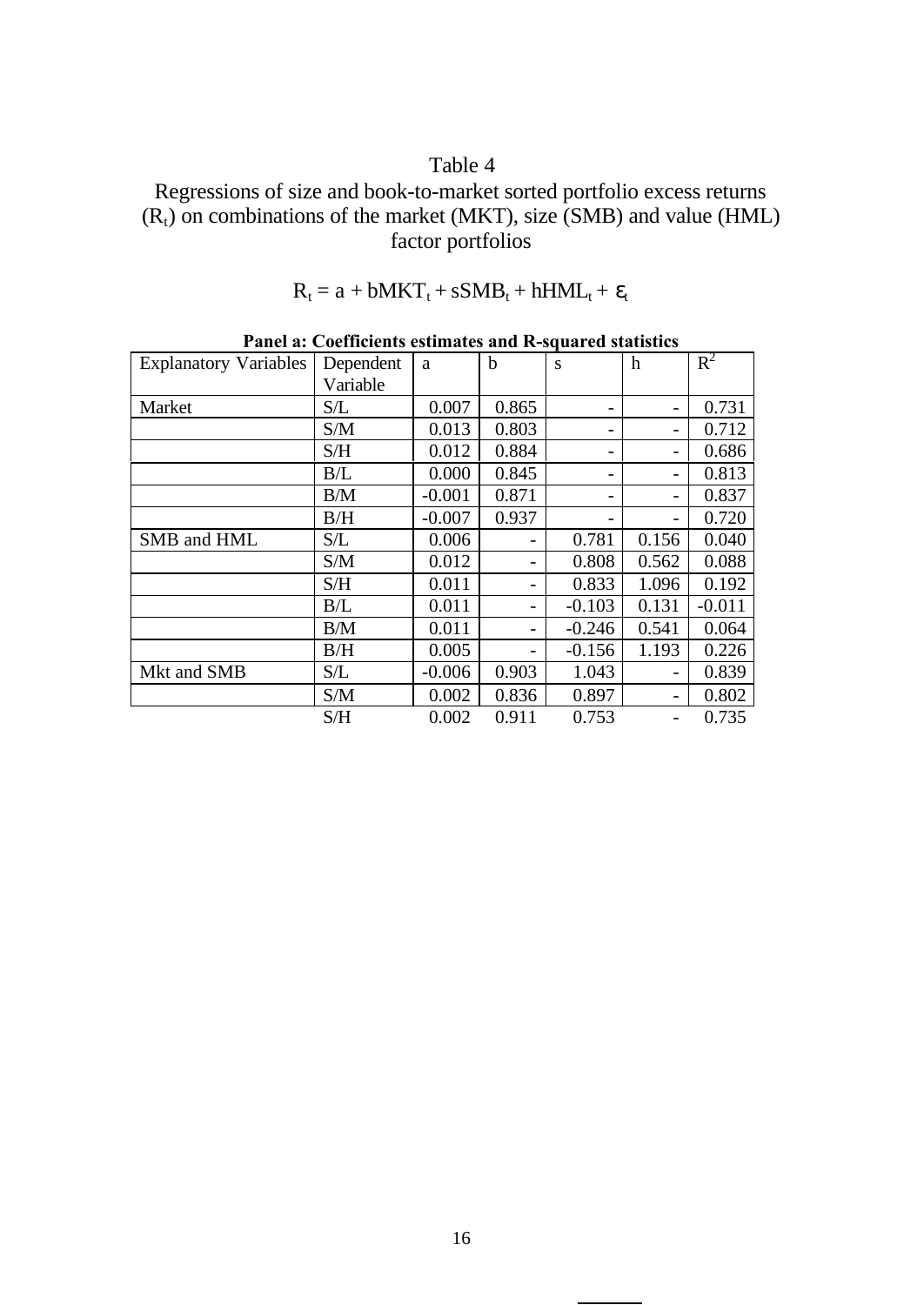| <b>Explanatory Variables</b> | statistics jointry testing the intercepts equal zero<br>Dependent | t(a)    | t(b)           | t(s)                     | t(h)                     |
|------------------------------|-------------------------------------------------------------------|---------|----------------|--------------------------|--------------------------|
|                              | Variable                                                          |         |                |                          |                          |
| Market                       | $\ensuremath{\mathrm{S}}/\ensuremath{\mathrm{L}}$                 | 1.960   | 9.432          | $\overline{a}$           | $\overline{a}$           |
|                              | S/M                                                               | 2.915   | 9.224          | $\qquad \qquad -$        | ÷                        |
|                              | S/H                                                               | 2.484   | 8.852          | $\overline{\phantom{a}}$ |                          |
|                              | B/L                                                               | 1.224   | 10.24          |                          | $\overline{a}$           |
|                              | B/M                                                               | 1.010   | 10.77          | $\blacksquare$           | $\overline{\phantom{a}}$ |
|                              | B/H                                                               | 0.207   | 9.371          |                          |                          |
| <b>GRS</b> statistic         | 3.8069                                                            | p-value |                | 0.0017                   |                          |
| SMB and HML                  | S/L                                                               | 0.640   | $\overline{a}$ | 2.623                    | 0.718                    |
|                              | S/M                                                               | 1.273   | $\overline{a}$ | 2.960                    | 2.820                    |
|                              | S/H                                                               | 1.117   | $\overline{a}$ | 2.895                    | 5.214                    |
|                              | B/L                                                               | 1.118   | $\frac{1}{2}$  | $-0.364$                 | 0.635                    |
|                              | B/M                                                               | 1.169   | $\overline{a}$ | $-0.888$                 | 2.677                    |
|                              | B/H                                                               | 0.506   | $\blacksquare$ | $-0.534$                 | 5.601                    |
| <b>GRS</b> statistic         | 1.7999                                                            | p-value |                | 0.1057                   |                          |
| Mkt and SMB                  | S/L                                                               | 0.462   | 10.48          | 4.386                    | $\overline{\phantom{a}}$ |
|                              | S/M                                                               | 1.560   | 10.05          | 3.862                    | $\overline{a}$           |
|                              | S/H                                                               | 1.486   | 9.259          | 2.610                    | $\overline{a}$           |
|                              | B/L                                                               | 1.115   | 10.17          | 0.083                    | $\overline{a}$           |
|                              | B/M                                                               | 1.433   | 10.66          | $-1.392$                 |                          |
|                              | B/H                                                               | 0.784   | 9.274          | $-1.701$                 | $\overline{\phantom{0}}$ |
| <b>GRS</b> statistic         | 1.5174                                                            | p-value |                | 0.1791                   |                          |
| Mkt and HML                  | S/L                                                               | 1.962   | 9.477          |                          | $-0.960$                 |
|                              | S/M                                                               | 2.933   | 9.074          | $\overline{\phantom{0}}$ | 1.708                    |
|                              | S/H                                                               | 2.703   | 9.134          | $\overline{\phantom{a}}$ | 4.876                    |
|                              | B/L                                                               | 1.219   | 10.15          |                          | $-0.005$                 |
|                              | B/M                                                               | 1.039   | 10.79          | $\overline{\phantom{a}}$ | 3.151                    |
|                              | B/H                                                               | 0.225   | 10.45          |                          | 7.211                    |
| GRS statistic                | 4.1369                                                            | p-value |                | 0.0009                   |                          |
| Mkt, SMB and HML             | S/L                                                               | 0.447   | 10.39          | 4.246                    | 0.119                    |
|                              | S/M                                                               | 1.316   | 10.11          | 4.644                    | 3.007                    |
|                              | S/H                                                               | 1.104   | 10.14          | 4.563                    | 6.293                    |
|                              | B/L                                                               | 1.103   | 10.09          | 0.084                    | 0.017                    |
|                              | B/M                                                               | 1.194   | 10.71          | $-0.635$                 | 2.867                    |
|                              | B/H                                                               | 0.261   | 10.38          | $-0.143$                 | 6.891                    |
| <b>GRS</b> statistic         | 1.7478                                                            | p-value |                | 0.1168                   |                          |

**Panel b: t-statistics of the estimated coefficients and Gibbons-Ross-Shanken statistics jointly testing the intercepts equal zero**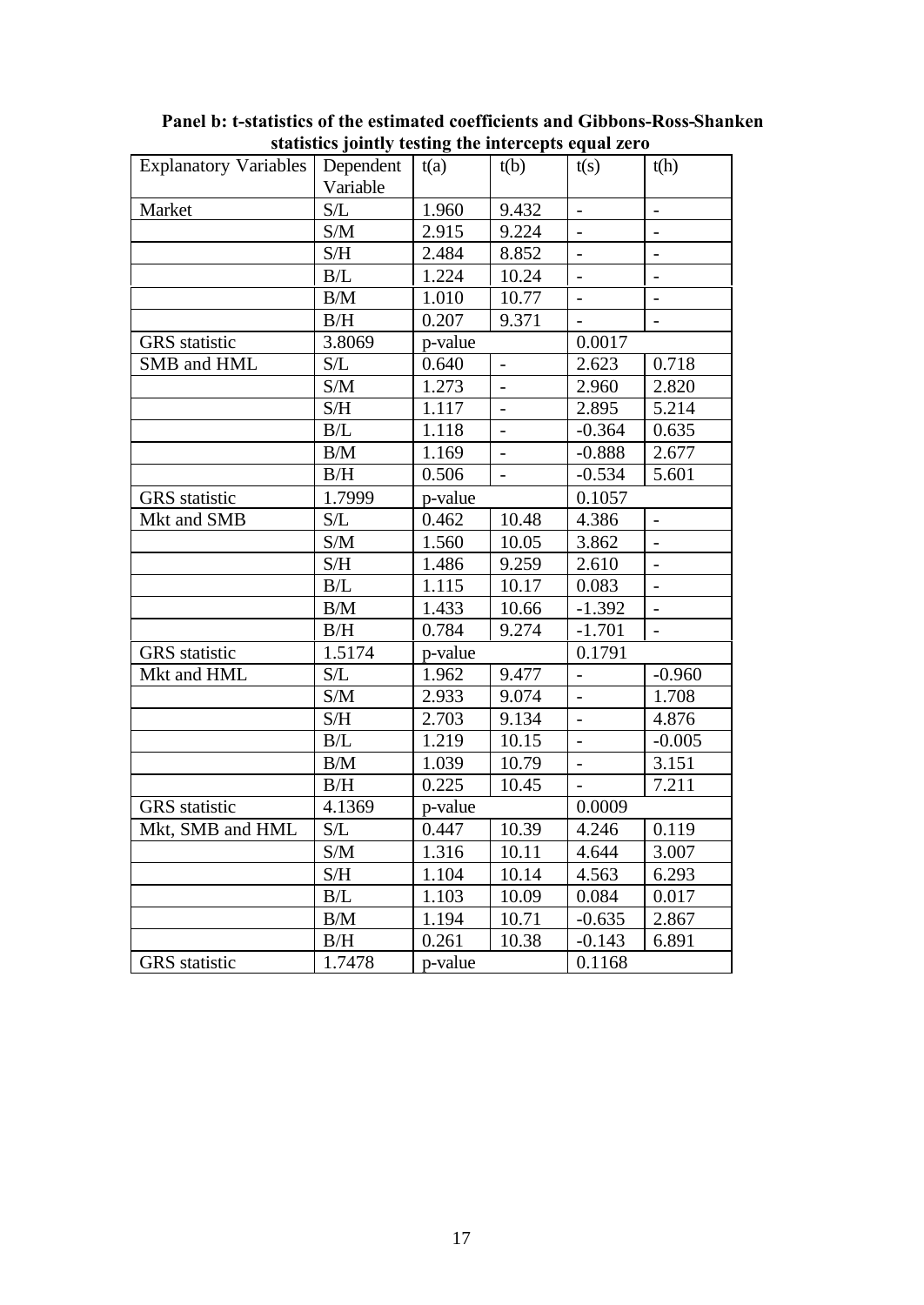### Table 5 Constrained estimation of the three-factor model with an excess zero-beta return

$$
R_{jt} = \gamma_0 (1 - b_j) + b_j MKT_t + s_j SMB_t + h_j HML_t + \epsilon_{jt}
$$

| Without an excess      |       | With a single-regime    |          | With a two-regime excess zero- |               |          |  |
|------------------------|-------|-------------------------|----------|--------------------------------|---------------|----------|--|
| zero-beta return (from |       | excess zero-beta return |          | beta return                    |               |          |  |
| Table 3)               |       |                         |          |                                |               |          |  |
|                        | a     | $\gamma_0$              | £.       | $\gamma_{01}$                  | $\gamma_{02}$ | ε.       |  |
| S/L                    | 0.003 | 0.012                   | $-0.002$ | 0.063                          | $-0.005$      | $-0.003$ |  |
| S/M                    | 0.009 |                         | 0.002    |                                |               | 0.002    |  |
| S/H                    | 0.008 |                         | 0.002    |                                |               | 0.001    |  |
| B/L                    | 0.008 |                         | 0.002    |                                |               | 0.001    |  |
| B/M                    | 0.008 |                         | 0.002    |                                |               | 0.001    |  |
| B/H                    | 0.002 |                         | $-0.003$ |                                |               | $-0.004$ |  |

### Panel A: Coefficient Estimates

### Panel B: t-statistics

| Without an excess<br>zero-beta return (from |       | With a single-regime<br>excess zero-beta return |               | With a two-regime excess zero-<br>beta return |                  |                  |
|---------------------------------------------|-------|-------------------------------------------------|---------------|-----------------------------------------------|------------------|------------------|
| Table 3)                                    |       |                                                 |               |                                               |                  |                  |
|                                             | t(a)  | $t(\gamma_0)$                                   | $t(\epsilon)$ | $t(\gamma_{01})$                              | $t(\gamma_{02})$ | $T(\varepsilon)$ |
| S/L                                         | 0.447 | 0.962                                           | $-0.299$      | 2.681                                         | $-0.343$         | $-0.410$         |
| S/M                                         | 1.316 |                                                 | 0.382         |                                               |                  | 0.266            |
| S/H                                         | 1.104 |                                                 | 0.268         |                                               |                  | 0.161            |
| B/L                                         | 1.103 |                                                 | 0.241         |                                               |                  | 0.131            |
| B/M                                         | 1.194 |                                                 | 0.291         |                                               |                  | 0.175            |
| B/H                                         | 0.261 |                                                 | $-0.508$      |                                               |                  | $-0.624$         |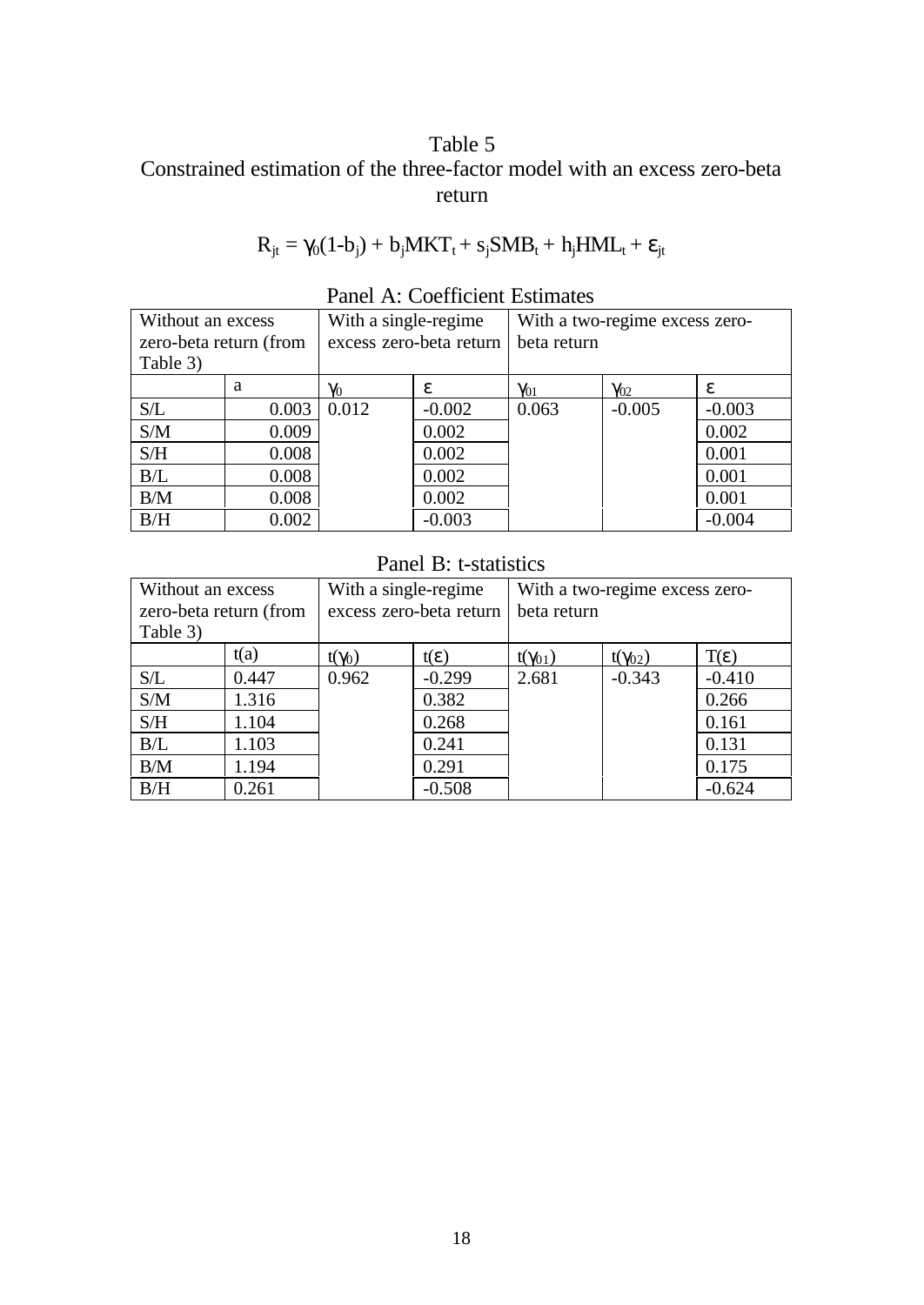Growth in earnings for the six size and value sorted portfolios (GE) regressed on contemporaneous market (GEMKT), size (GESMB) and value factors (GEHML) in the growth in earnings.

$$
GE_t = a + bGEMKT_t + sGESMB_t + hGEHML_t + \epsilon_t
$$

| Portfolio | a        | b     | S        | h        | $R^2$ |
|-----------|----------|-------|----------|----------|-------|
| S/L       | $-.0520$ | 1.72  | .912     | $-.471$  | .967  |
| S/M       | $-.0103$ | .964  | .145     | .267     | .945  |
| S/H       | .0623    | .316  | .442     | .204     | .644  |
| B/L       | .0414    | .554  | $-1.563$ | $-1.165$ | .993  |
| B/M       | .0315    | .490  | 1.156    | 1.005    | .840  |
| B/H       | $-.0729$ | 1.957 | $-1.093$ | .160     | .680  |

Panel A: Coefficient Estimates and Adjusted  $R^2$ s

| Portfolio | t(a)     | t(b)  | t(s)      | t(h)      |
|-----------|----------|-------|-----------|-----------|
| S/L       | $-1.275$ | 4.240 | 3.922     | $-3.971$  |
| S/M       | $-.723$  | 6.784 | 1.781     | 6.413     |
| S/H       | 1.836    | .937  | 2.284     | 2.070     |
| B/L       | 3.268    | 4.393 | $-21.620$ | $-31.601$ |
| B/M       | .535     | .837  | 3.445     | 5.876     |
| B/H       | $-1.114$ | 3.007 | $-2.927$  | .838      |

Panel B: t-statistics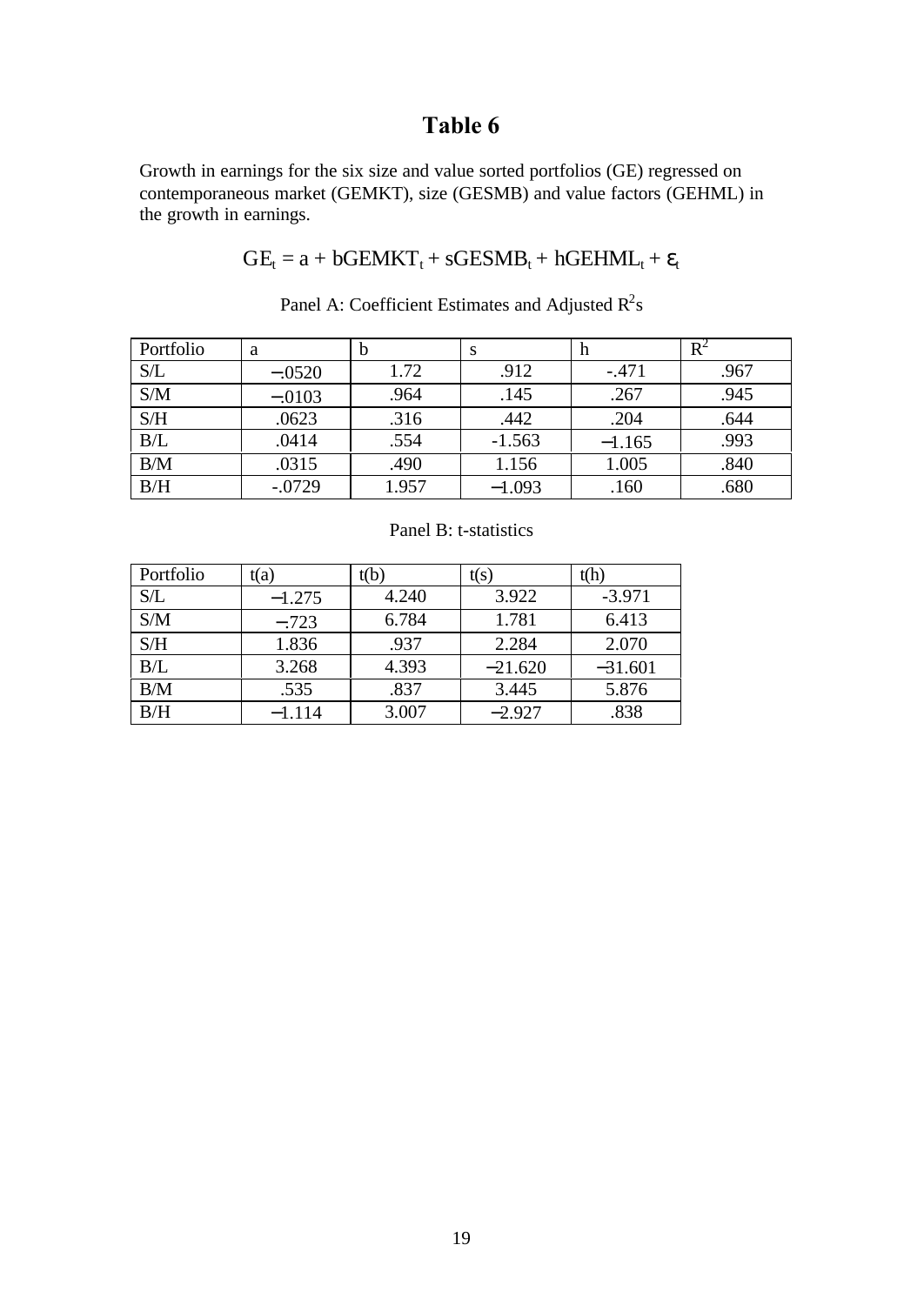Annual portfolio excess returns (R) regressed on portfolio specific growth in earnings (GE) one year ahead.

| Portfolio | a     | b        | $\mathrm{R}^2$ | t(a)  | t(b)     |
|-----------|-------|----------|----------------|-------|----------|
| S/L       | 1.227 | .549     | $-.004$        | 7.721 | .985     |
| S/M       | .995  | 2.043    | $-.060$        | 3.228 | .741     |
| S/H       | .236  | 8.694    | .484           | .682  | 2.918    |
| B/L       | 1.324 | $-.0812$ | $-.142$        | 7.384 | $-.087$  |
| B/M       | 1.099 | .952     | .008           | 5.813 | 1.031    |
| B/H       | 1.208 | $-1.919$ | .245           | 6.486 | $-1.896$ |

$$
R_t = a + bGE_{t+1} + \varepsilon_t
$$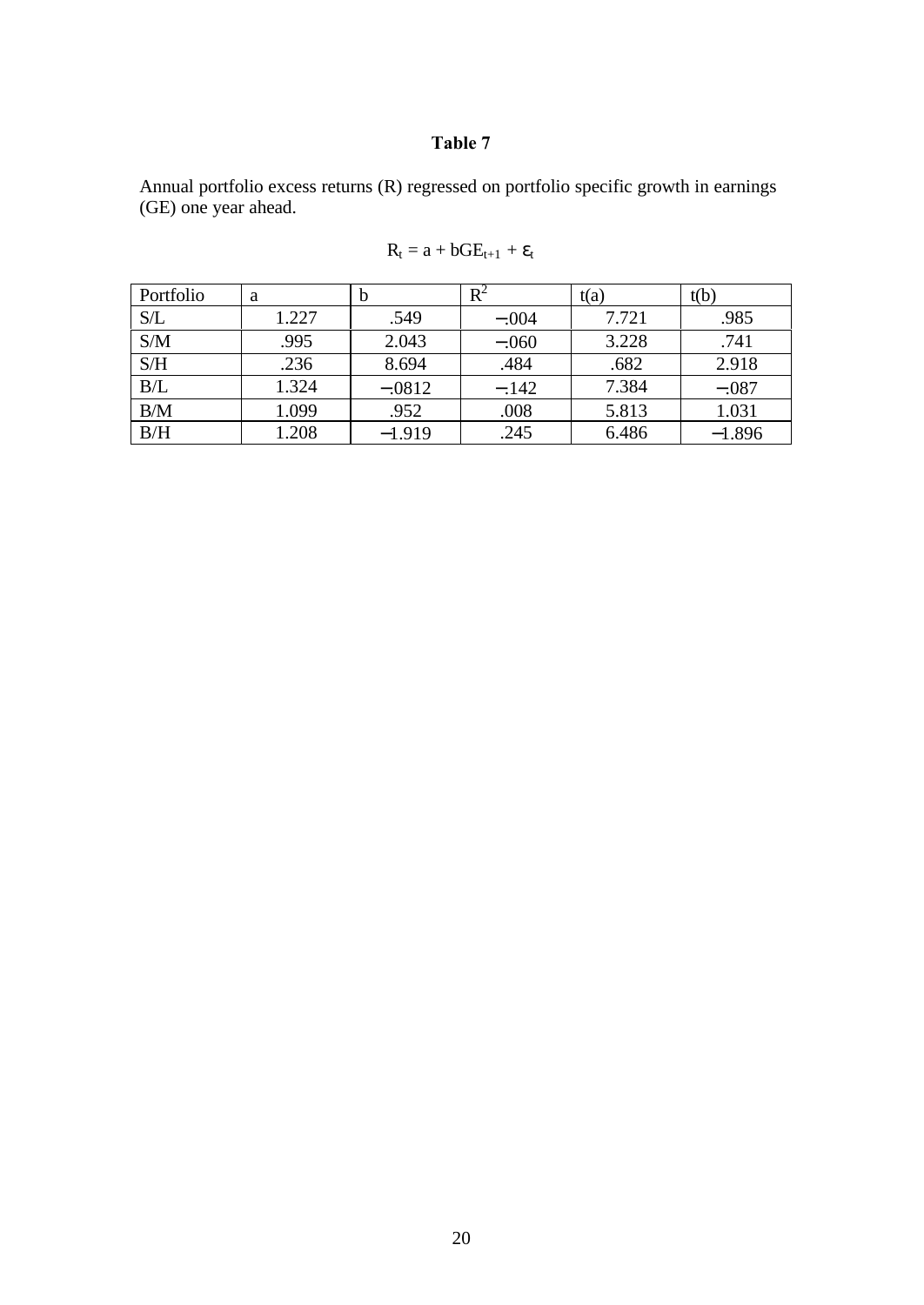Annual portfolio excess returns (R) regressed on market (GEMKT) , size (GESMB) and value (GEHML) factors in the growth in earnings one year ahead.

$$
R_t = a + bGEMKT_{t+1} + sGESMB_{t+} + hGEHML_{t+} + \epsilon_t
$$

| Portfolio | a     | b     | S     | п       | $R^2$   |
|-----------|-------|-------|-------|---------|---------|
| S/L       | 1.182 | 1.184 | .771  | $-.321$ | $-.241$ |
| S/M       | 1.190 | .0691 | 2.349 | $-169$  | $-.014$ |
| S/H       | 1.029 | .464  | 3.184 | .247    | $-.173$ |
| B/L       | 1.356 | .261  | 1.307 | $-.020$ | $-.376$ |
| B/M       | 1.188 | .248  | 1.224 | $-.107$ | $-.340$ |
| B/H       | .962  | .391  | .940  | $-.158$ | $-.398$ |

**Panel A: Coefficient Estimates and Adjusted R<sup>2</sup> s**

| Portfolio | t(a)  | t(b) | t(s` | t(h)    |
|-----------|-------|------|------|---------|
| S/L       | 2.989 | .301 | .342 | $-.279$ |
| S/M       | 2.561 | .015 | .885 | $-.125$ |
| S/H       | 1.423 | .065 | .772 | .118    |
| B/L       | 3.159 | .061 | .534 | $-.016$ |
| B/M       | 2.665 | .056 | .481 | $-.082$ |
| B/H       | 2.136 | .087 | .366 | $-.121$ |

#### **Panel B: t-statistics**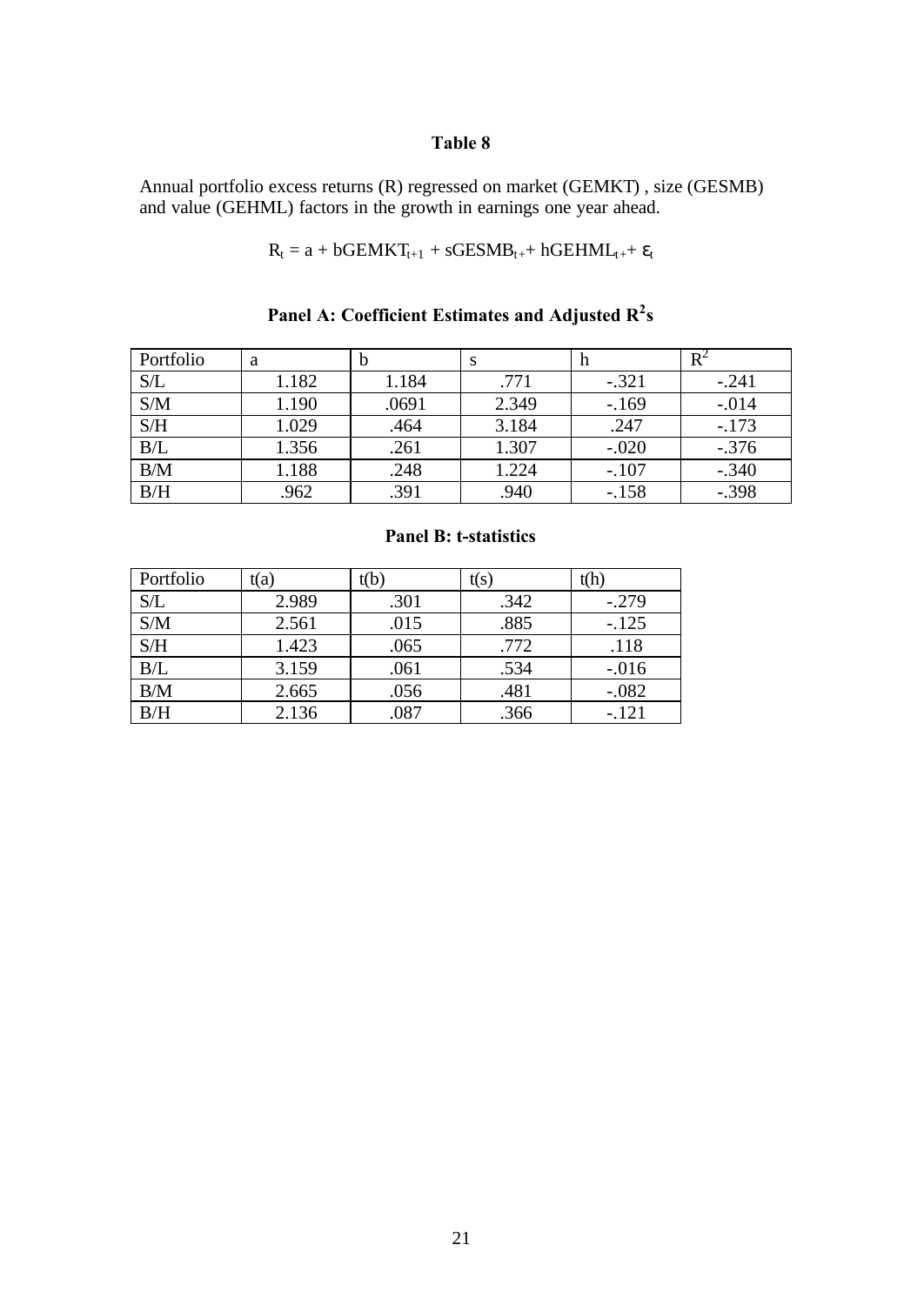#### References

Banz, Rolf W., 1981, The relationship between return and market value of common stocks, *Journal of Financial Economics* 9, 3-18.

Chan, K.C. and Nai-fu Chen, 1991, Structural and return characteristics of large and small firms, *Journal of Finance* 46, 1467-1484.

Campbell, John Y., Andrew W. Lo and A. Craig MacKinlay, 1997, *The Econometrics of Financial Markets*, Princeton University Press, Princeton, New Jersey, USA.

Daniel, Kent, and Sheridan Titman, 1997, Evidence on the characteristics of crosssectional variation in stock returns, *Journal of Finance* 52, 1-33.

Davis, James L., Eugene F. Fama and Kenneth R. French, 2000, Characteristics, covariances and average returns: 1929 to 1997, *Journal of Finance* 55, 389-406.

DeBondt, Werner F.M. and Richard H. Thaler, 1985, Does the stock market overreact?, *Journal of Finance* 40, 793-805.

Fama, Eugene F. and Kenneth R. French, 1992, The cross-section of expected stock returns, *Journal of Finance* 47, 427-465.

Fama, Eugene F. and Kenneth R. French, 1992, The cross-section of expected stock returns, *Journal of Finance* 47, 427-465.

Fama, Eugene F., and Kenneth R. French, 1993, Common risk factors in the returns on stocks and bonds, *Journal of Financial Economics* 33, 3-56.

Fama, Eugene F., and Kenneth R. French, 1995, Size and book-to-market factors in earnings and returns, *Journal of Finance* 50, 131-155.

Fama, Eugene F., and Kenneth R. French, 1996, Multifactor explanations of asset pricing anomalies, *Journal of Finance* 51, 55-84.

Gibbons, Michael R., Stephen A. Ross and Jay Shanken, 1989, A test of the efficiency of a given portfolio, *Econometrica* 57, 1121-1152.

Keim, Donald, 1983, Size-related anomalies and stock return seasonality: further empirical evidence, *Journal of Financial Economics* 12, 13-32.

Kothari, S.P., Jay Shanken and Richard G. Sloan, 1995, Another look at the crosssection of expected stock returns, *Journal of Finance* 50, 185-224.

Lakonishok, Josef, Andrei Schleifer and Robert W. Vishny, 1994, Contrarian investment, extrapolation and risk, *Journal of Finance* 49, 1541-1578.

MacKinlay, A. Craig, 1995, Multifactor models do not explain deviations from the CAPM, *Journal of Financial Economics* 38, 3-28.